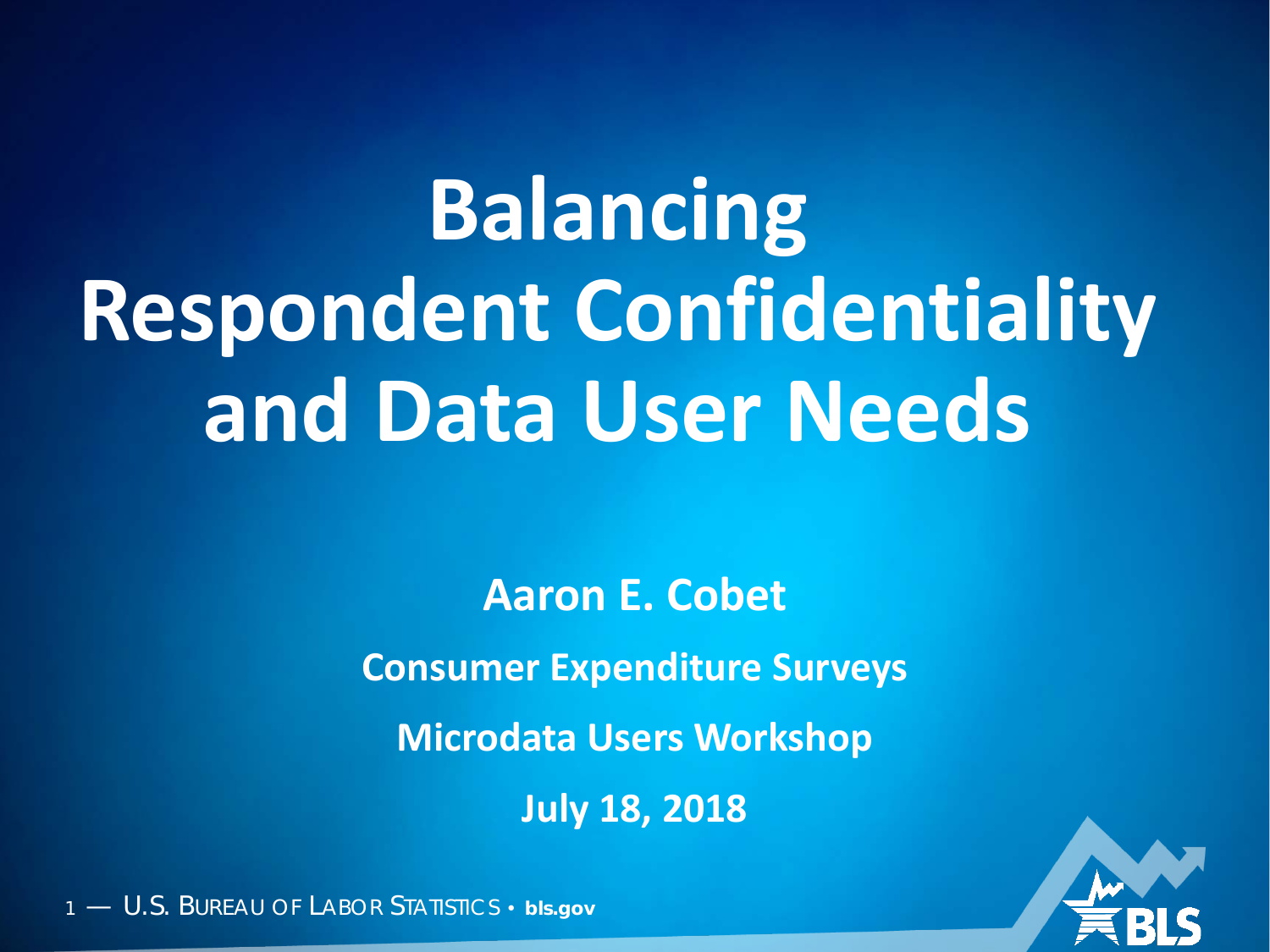## **What is the Issue?**

- Conflicting goals
	- **Maximize data access**
	- **Protect respondents identity**



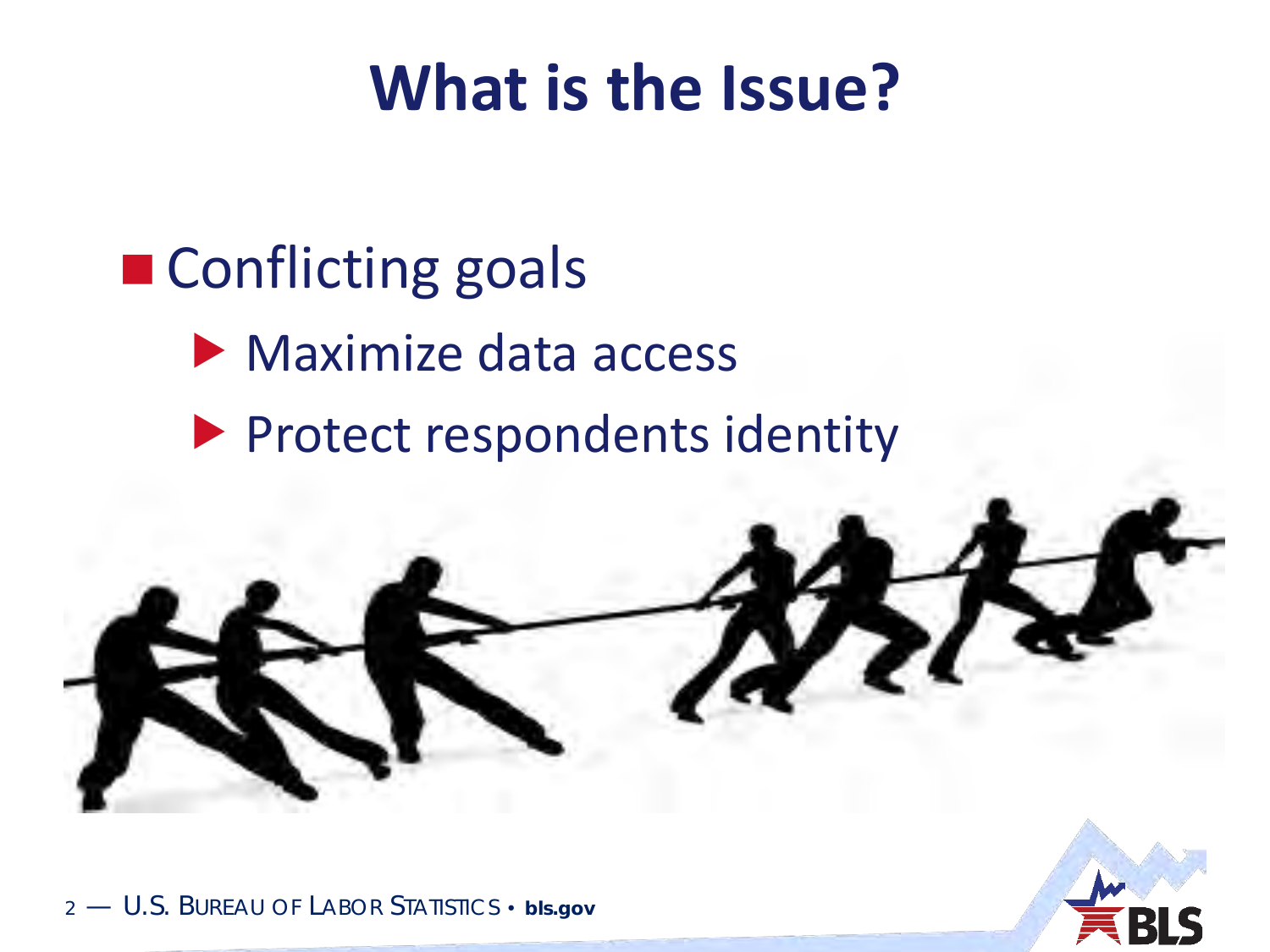## **Why is Confidentiality Important?**

- **Ensure trust of respondents for** their cooperation
- $\blacksquare$ It's the law



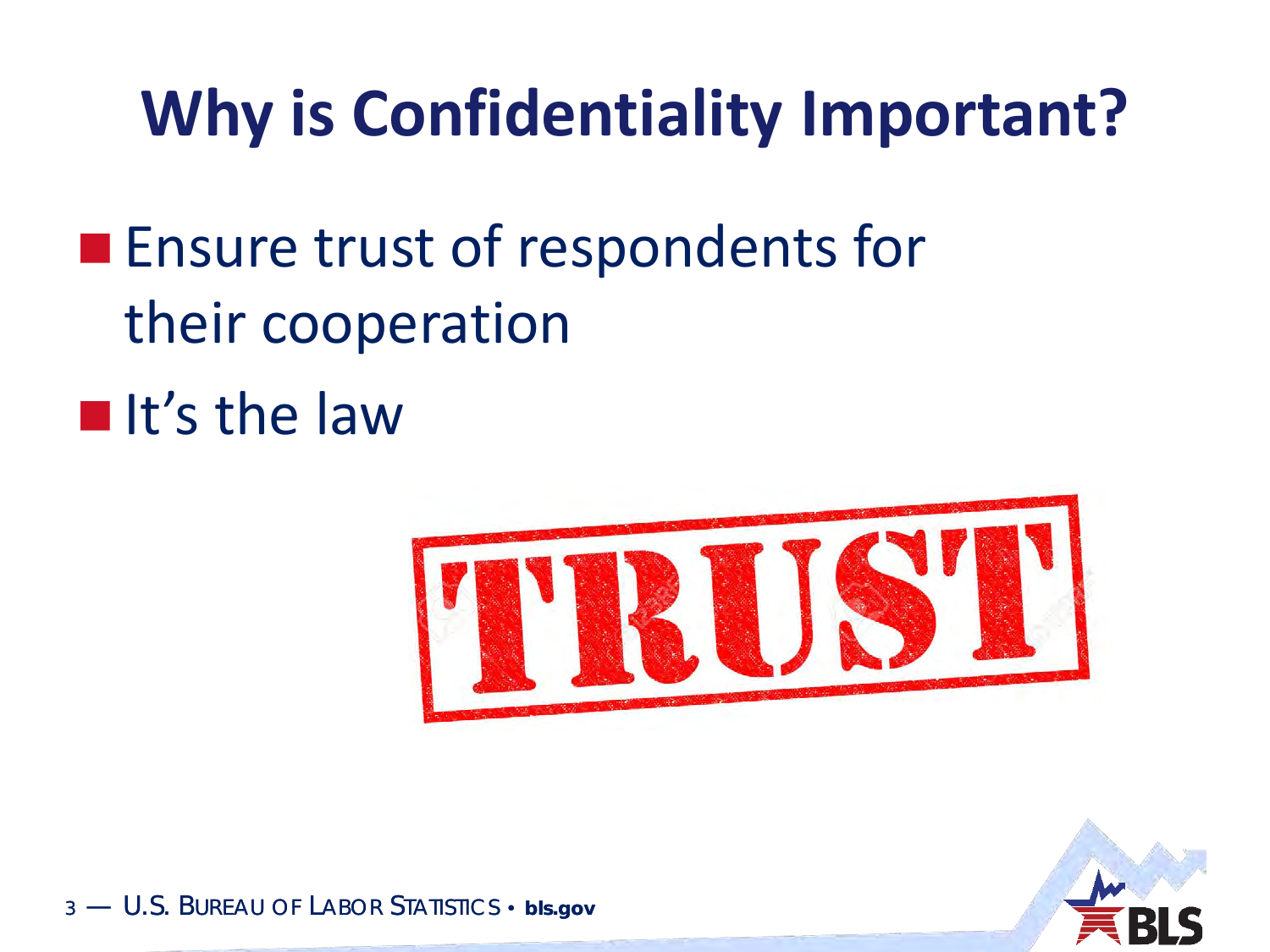## **What is Title 13?**

- U.S. Code: Title 13 allows the Census Bureau to take a survey and provides directives for its administration and enforcement.
- **People who took the oath who wrongfully** disclose information protected under Title 13 are subject to a fine of up to \$250,000 or up to 5 years in prison or both.
- Census and CE staff need Title 13 clearance.

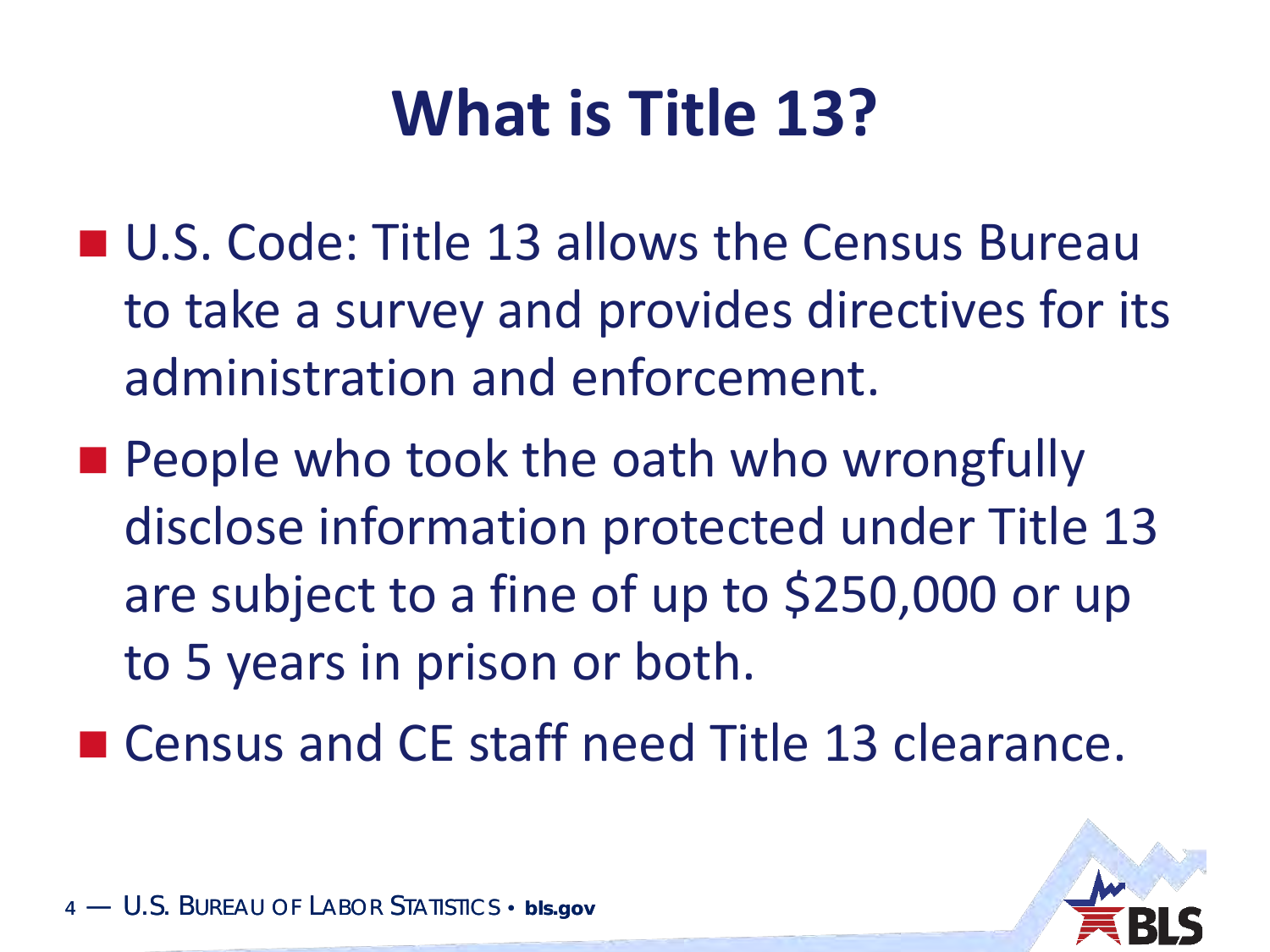## **Title 13 Training**

- CE staff gain access to internal data *after* completing 2 steps:
	- 1. Pass a background check by Census
	- 2. Take the Title 13 training

■ CE staff are required to annually retake Title 13 training and pass a knowledge check to maintain Special Sworn Status

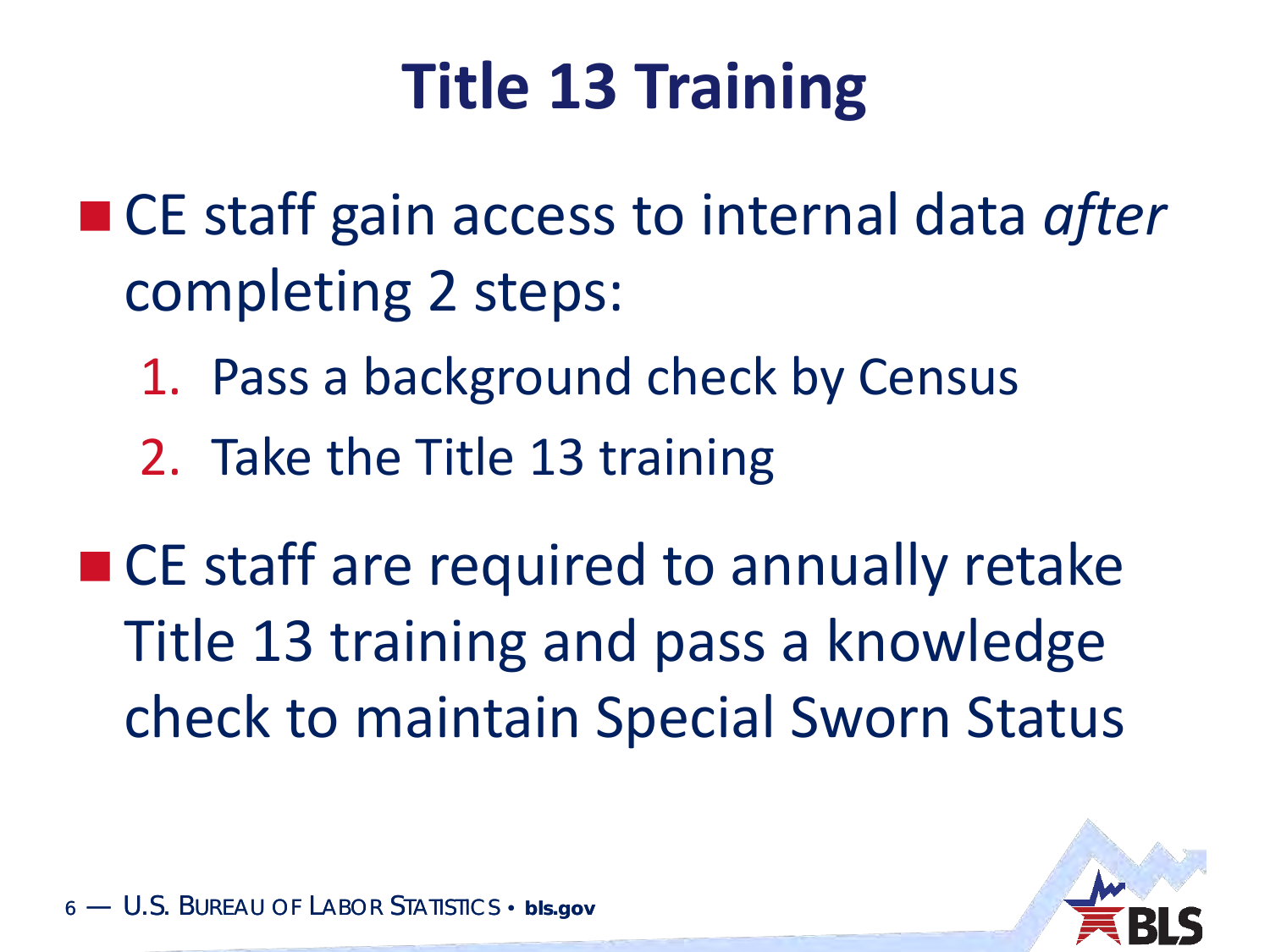## **Who Determines Disclosure Threats?**

#### Disclosure Review Board of the Census Bureau





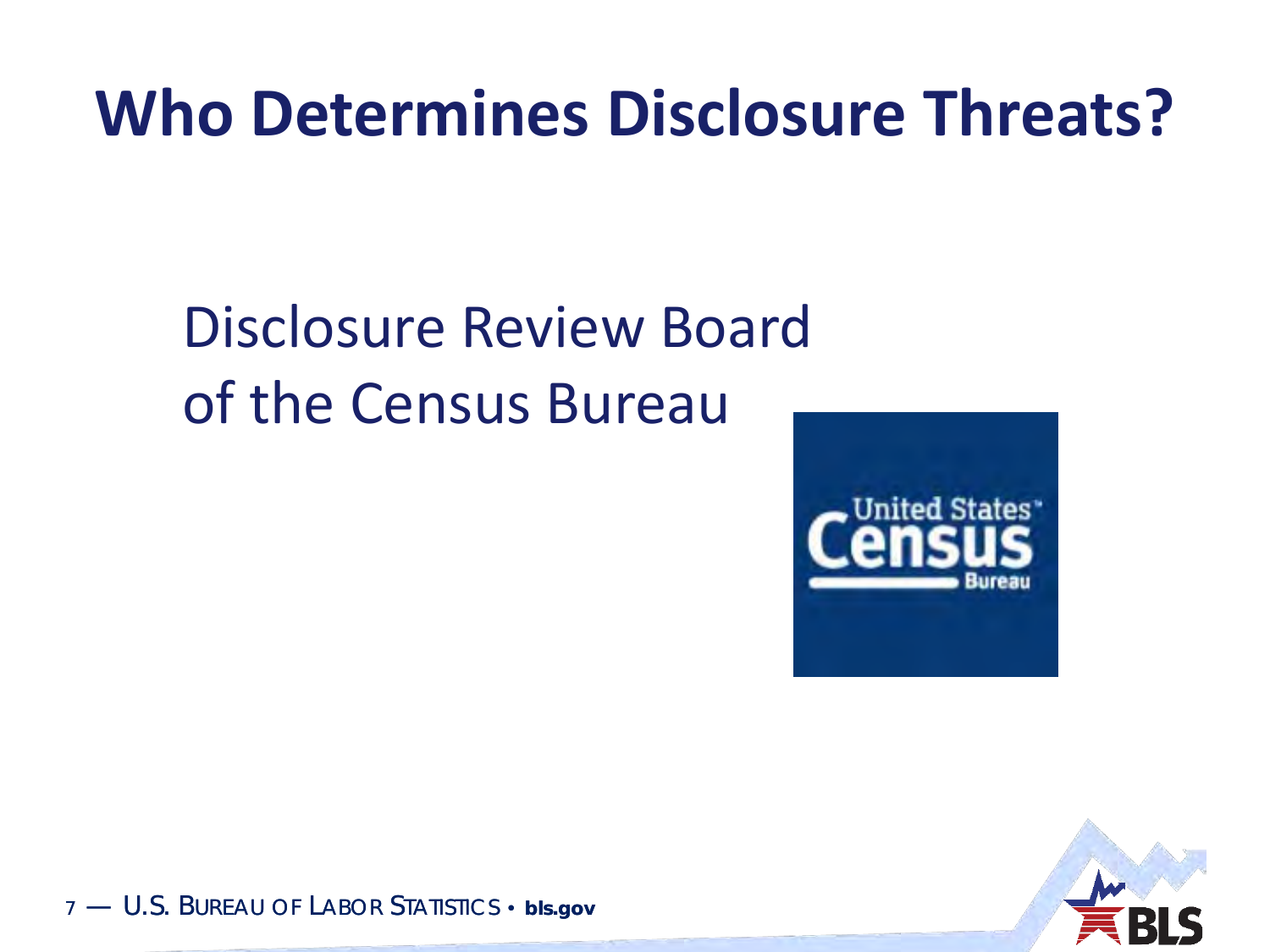## **How Could Microdata Reveal Respondents' Identity?**

## Unique data points

- Names
- **Addresses**
- ▶ Extreme income



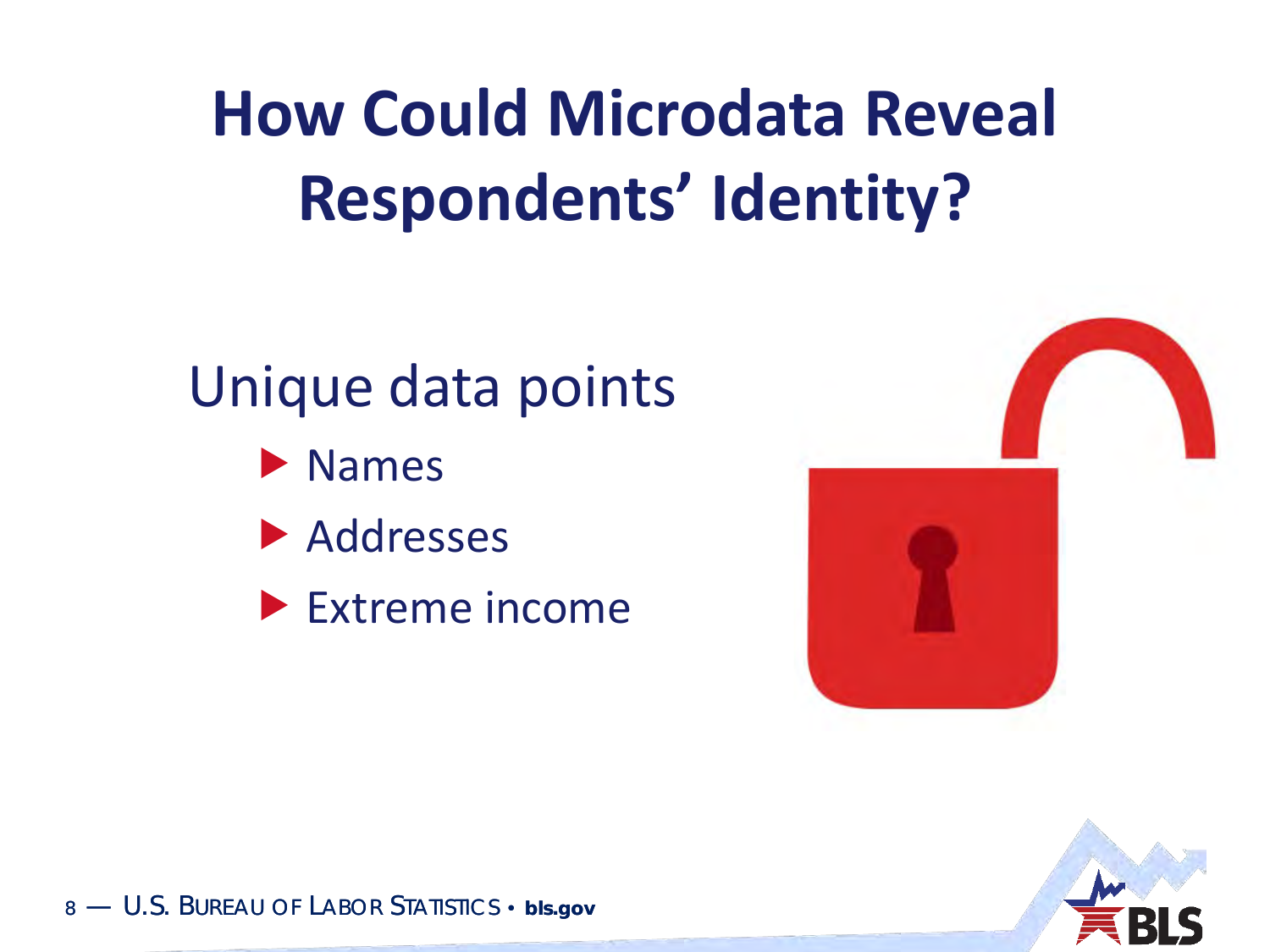## **How to Protect Respondents' Confidentiality?**

## Conceal revealing information

- Census removes *direct* identifiers, i.e. names
- **BLS** suppresses *indirect* identifiers, i.e. high income



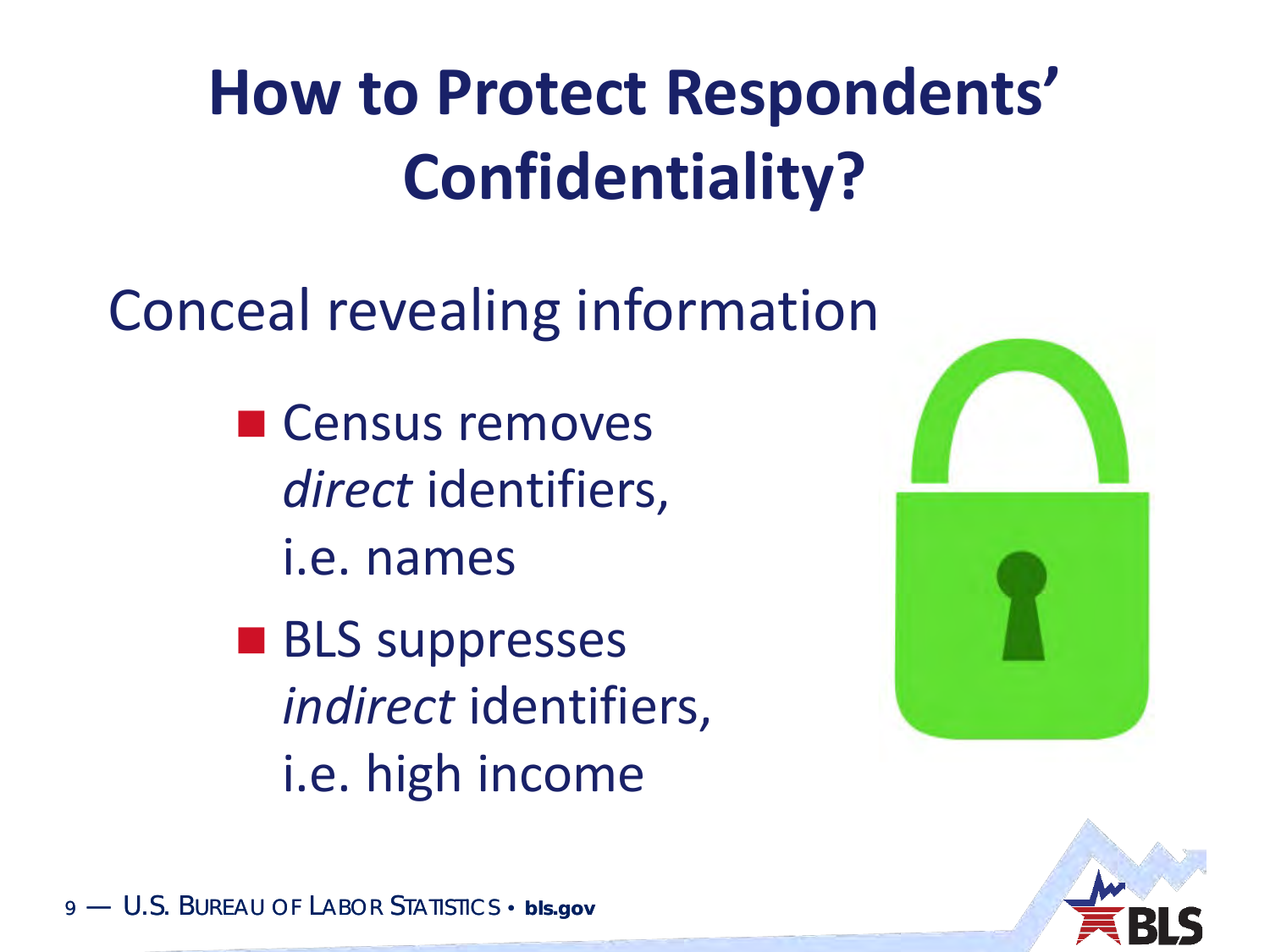## **How to Conceal Indirect Identifiers?**

**Topcode:** Average numerical values above threshold

**Recode:** Change item or CU characteristics

 **Suppress**: Delete numerical value or delete entire record

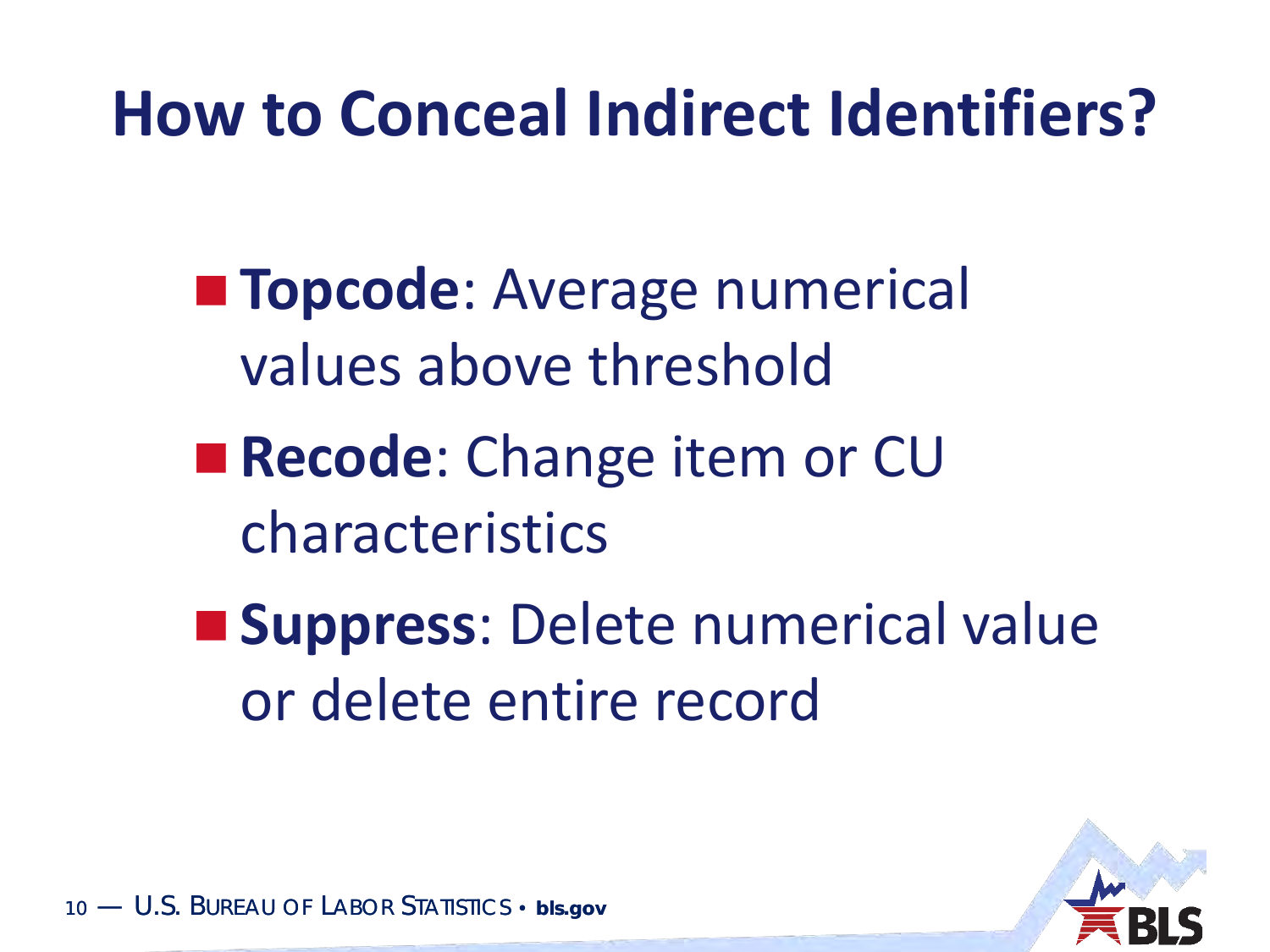## **How do we Topcode?**

- **n** Determine critical value
- Average values exceeding critical value
- **Replace exceeding values with top**coded values

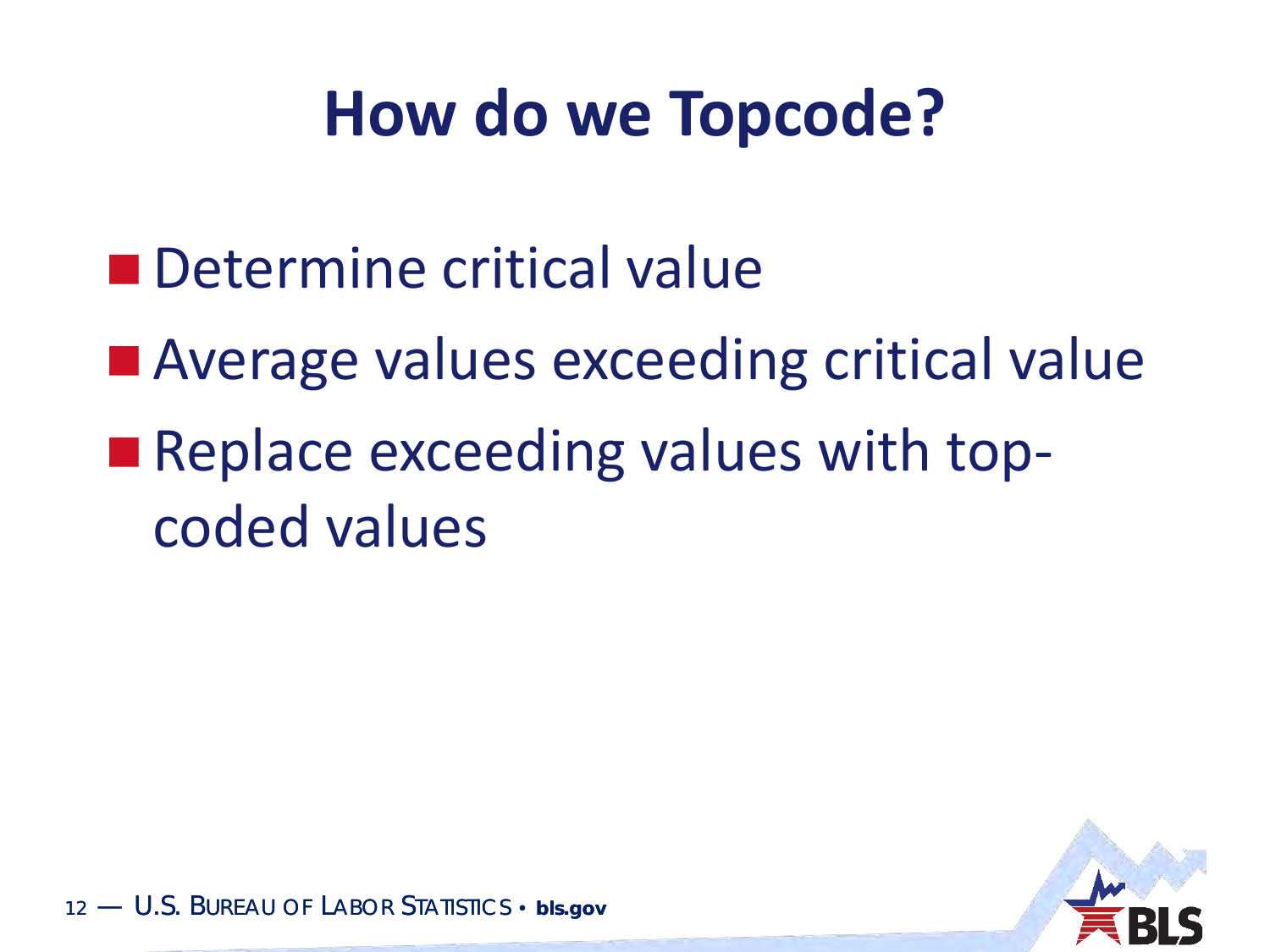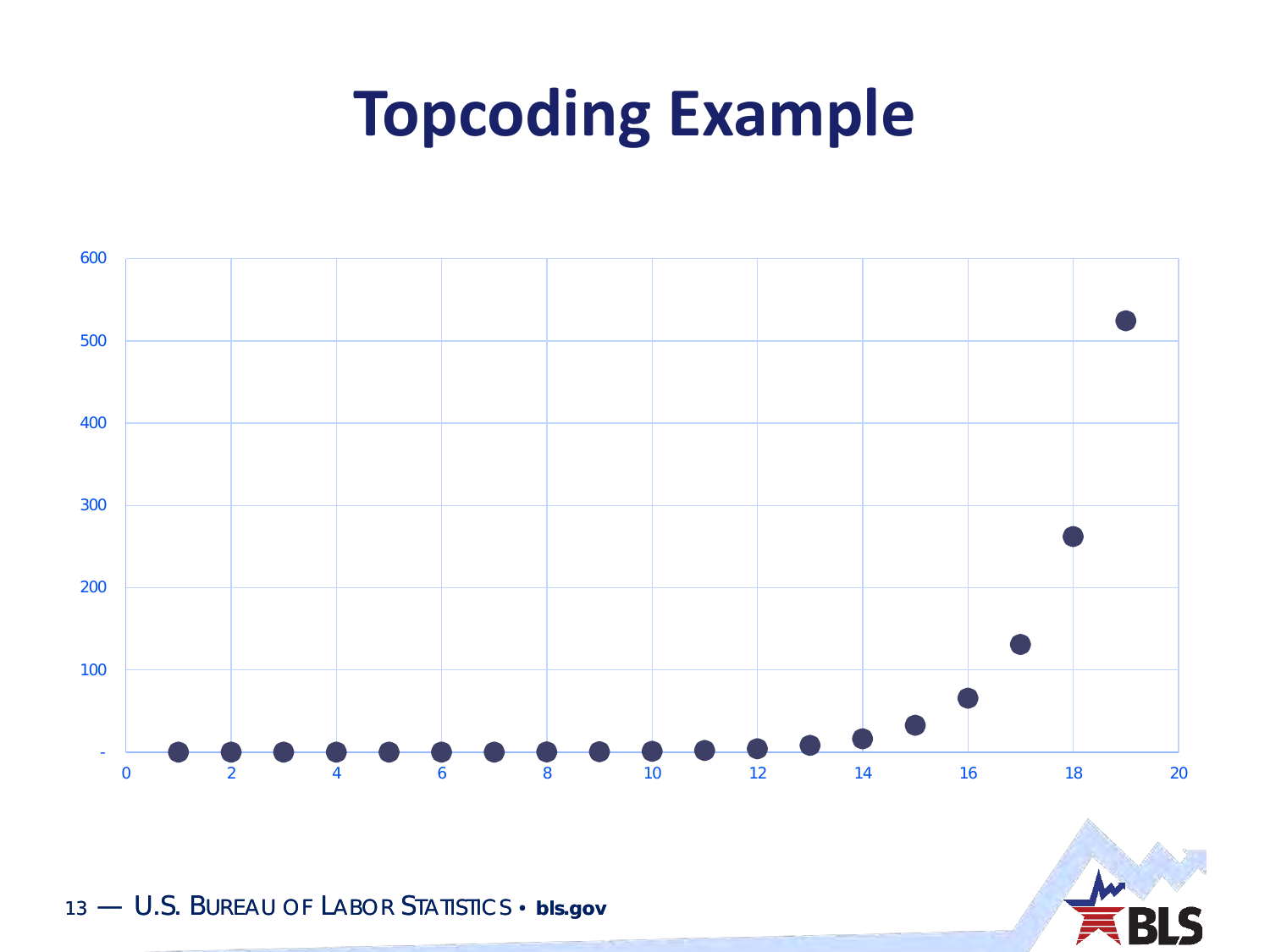

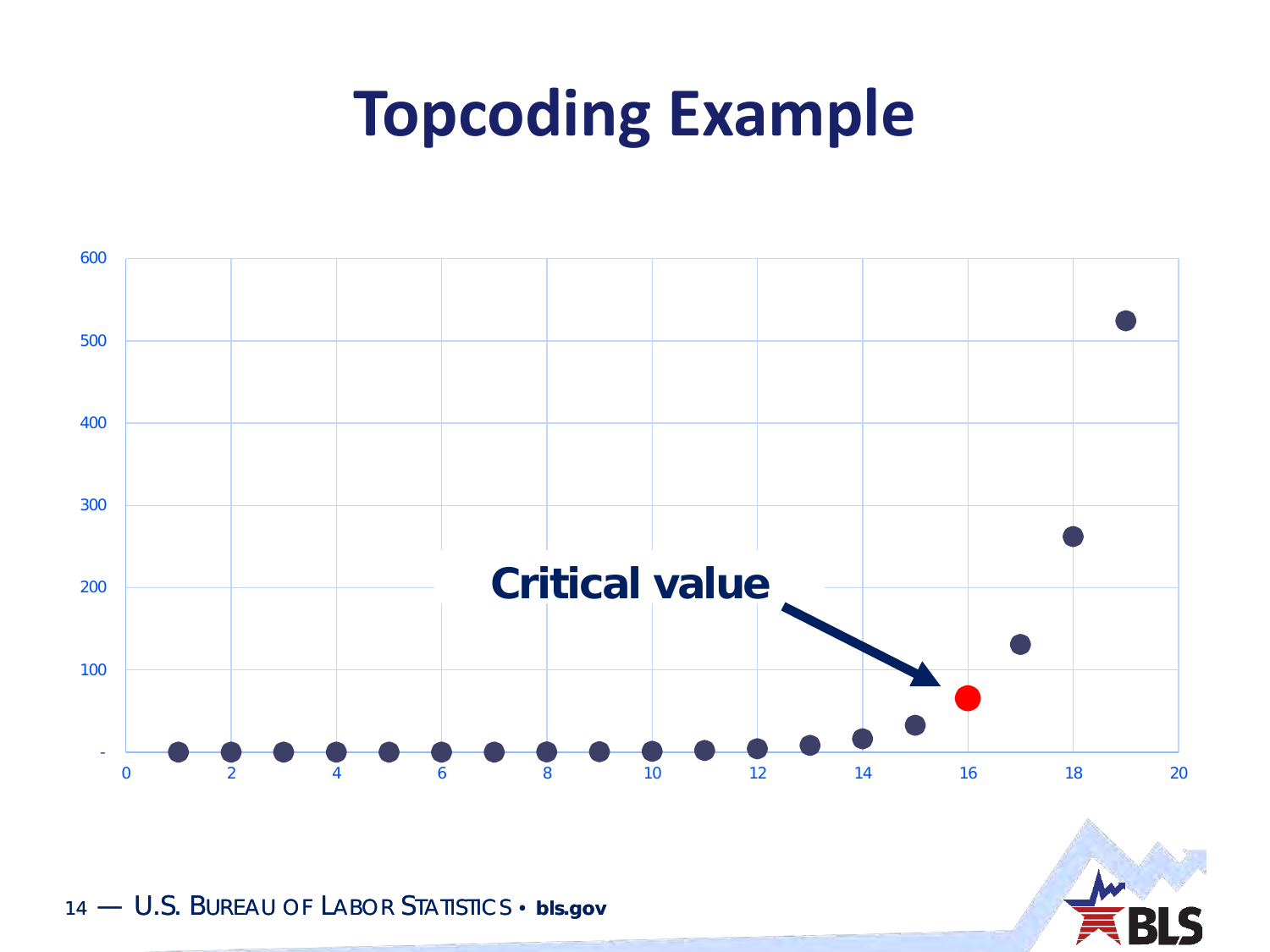

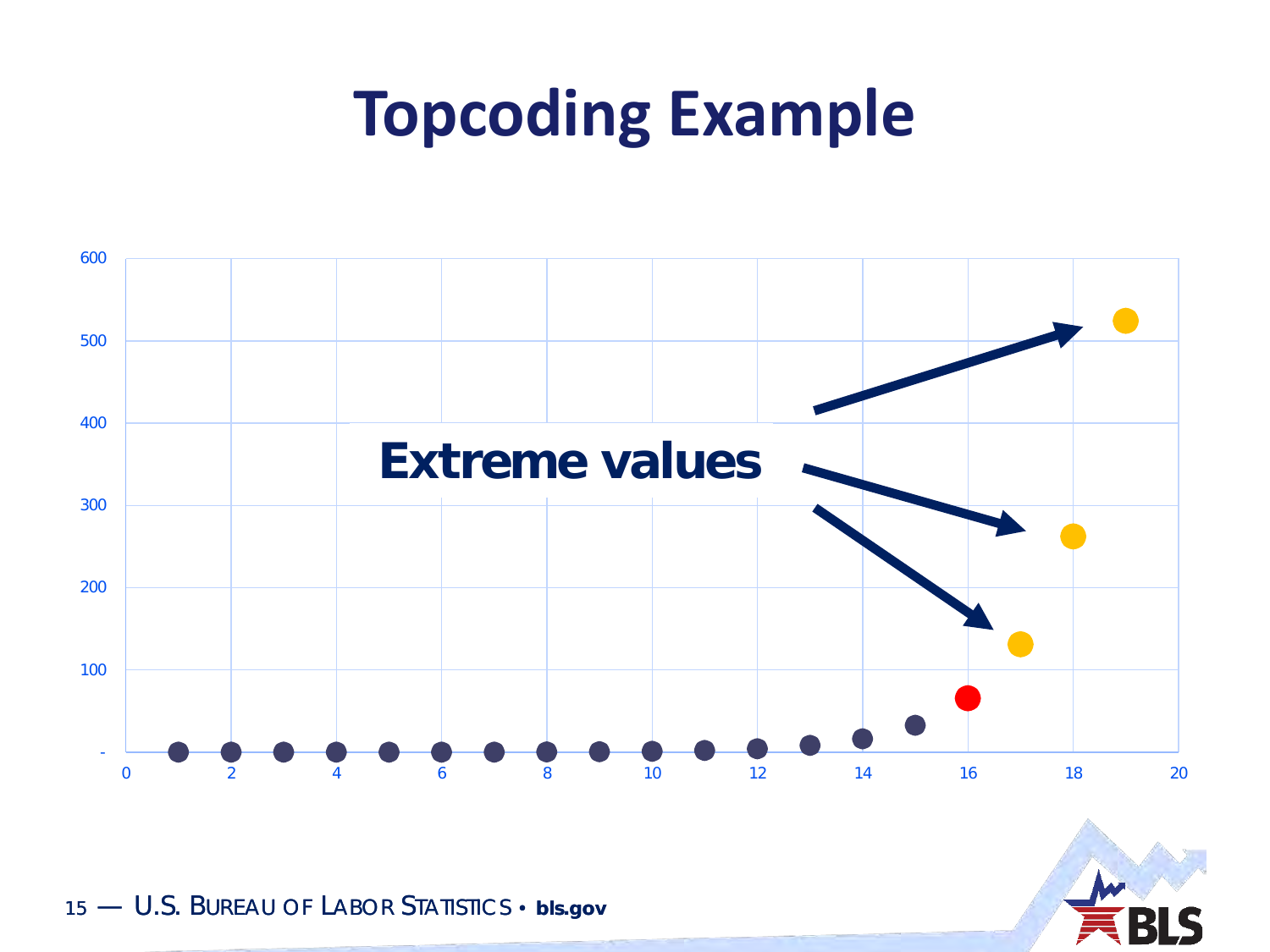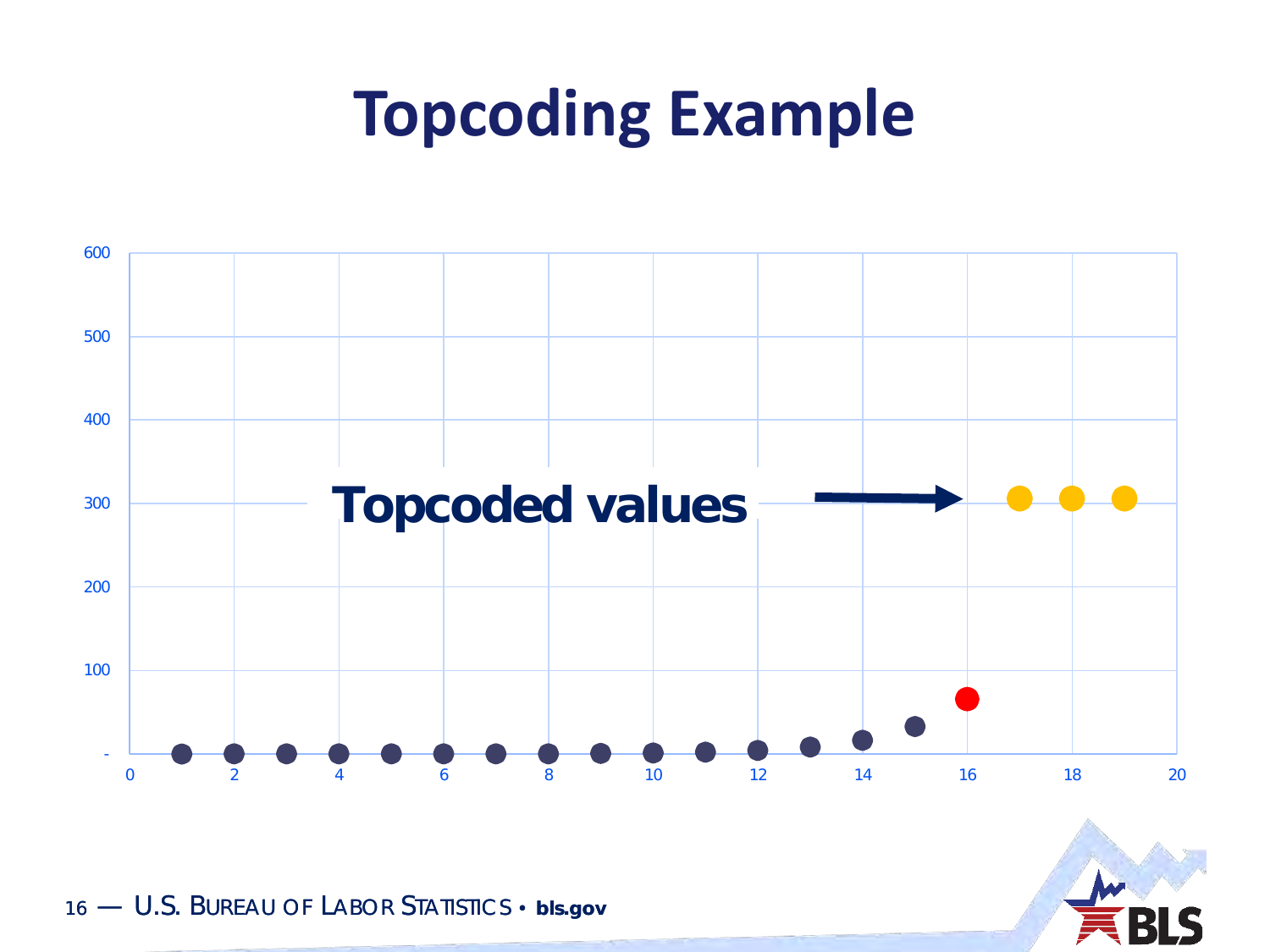## **How to Determine Critical Values?**

■ Critical value is any value by a consumer unit above the specified percentiles:

Expenditures: 99.5 % **Income: 97.0 %** 

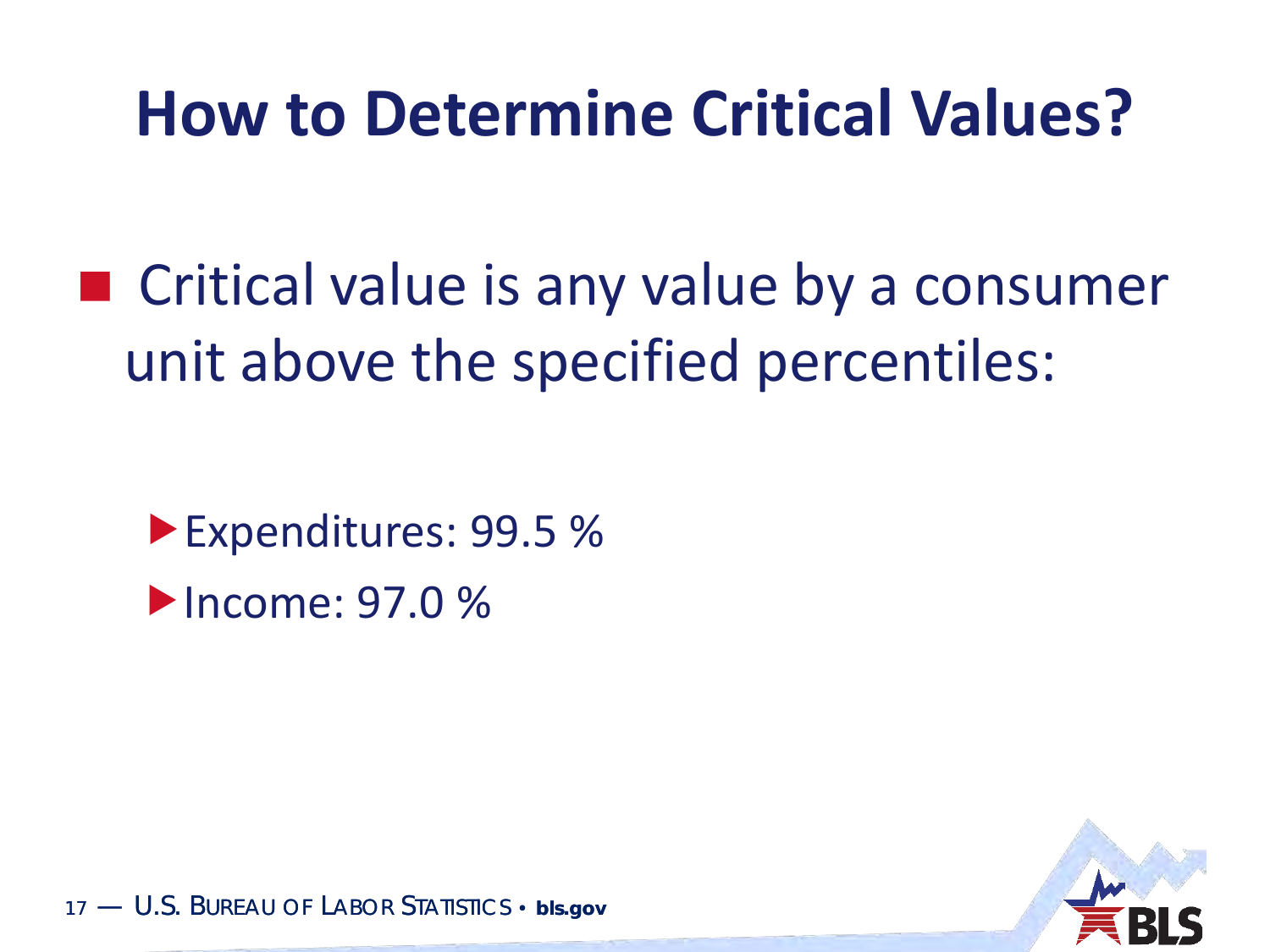## **How do we Recode?**

- **Find metadata that meet criteria**
- Determine method:
	- Generalize information
	- ▶ Change information
- Replace original metadata with recoded metadata

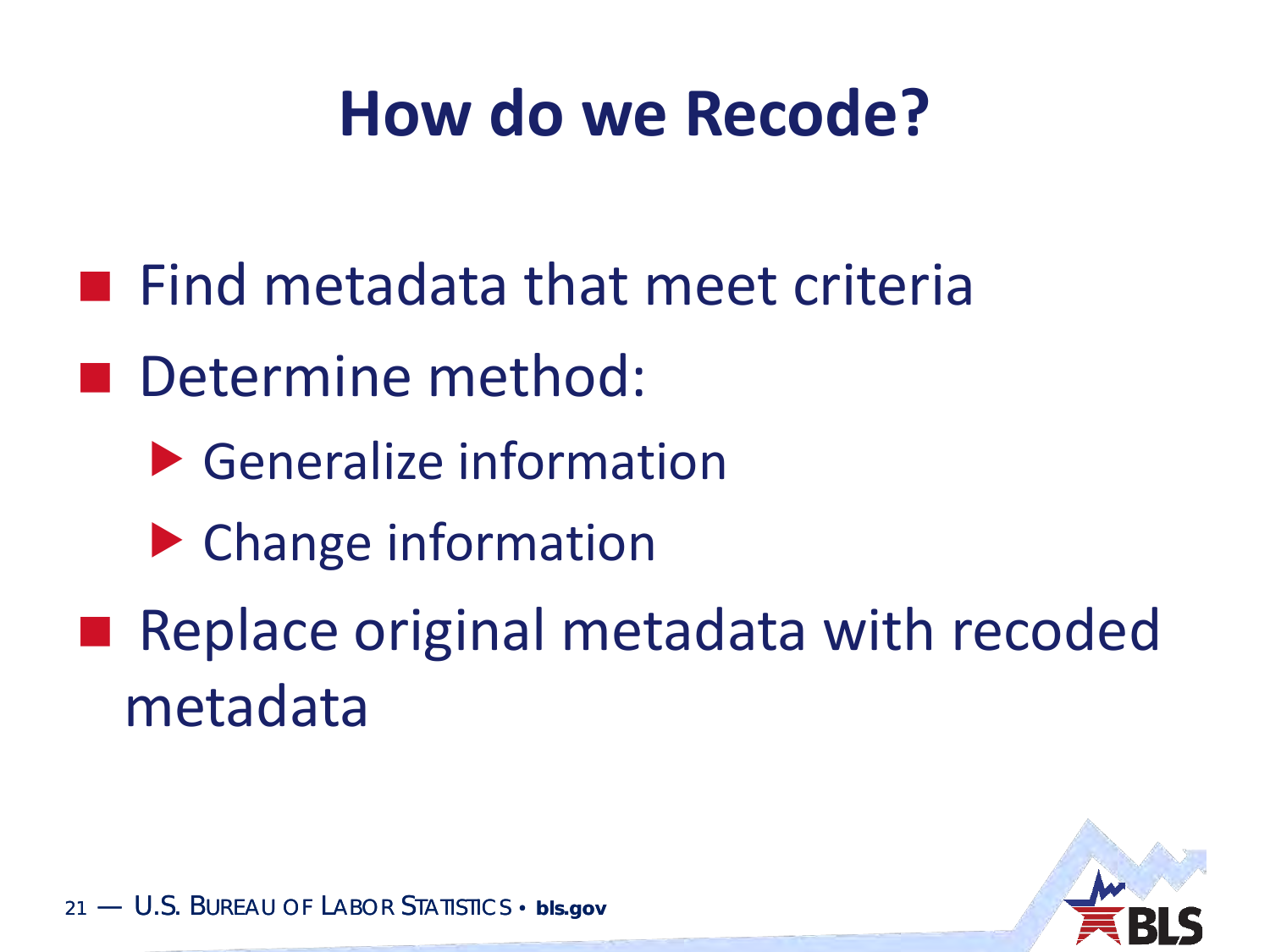## **Re-coding: Generalize Information**

#### **From Toyota Corolla 1999** ▶ To Toyota 1990s



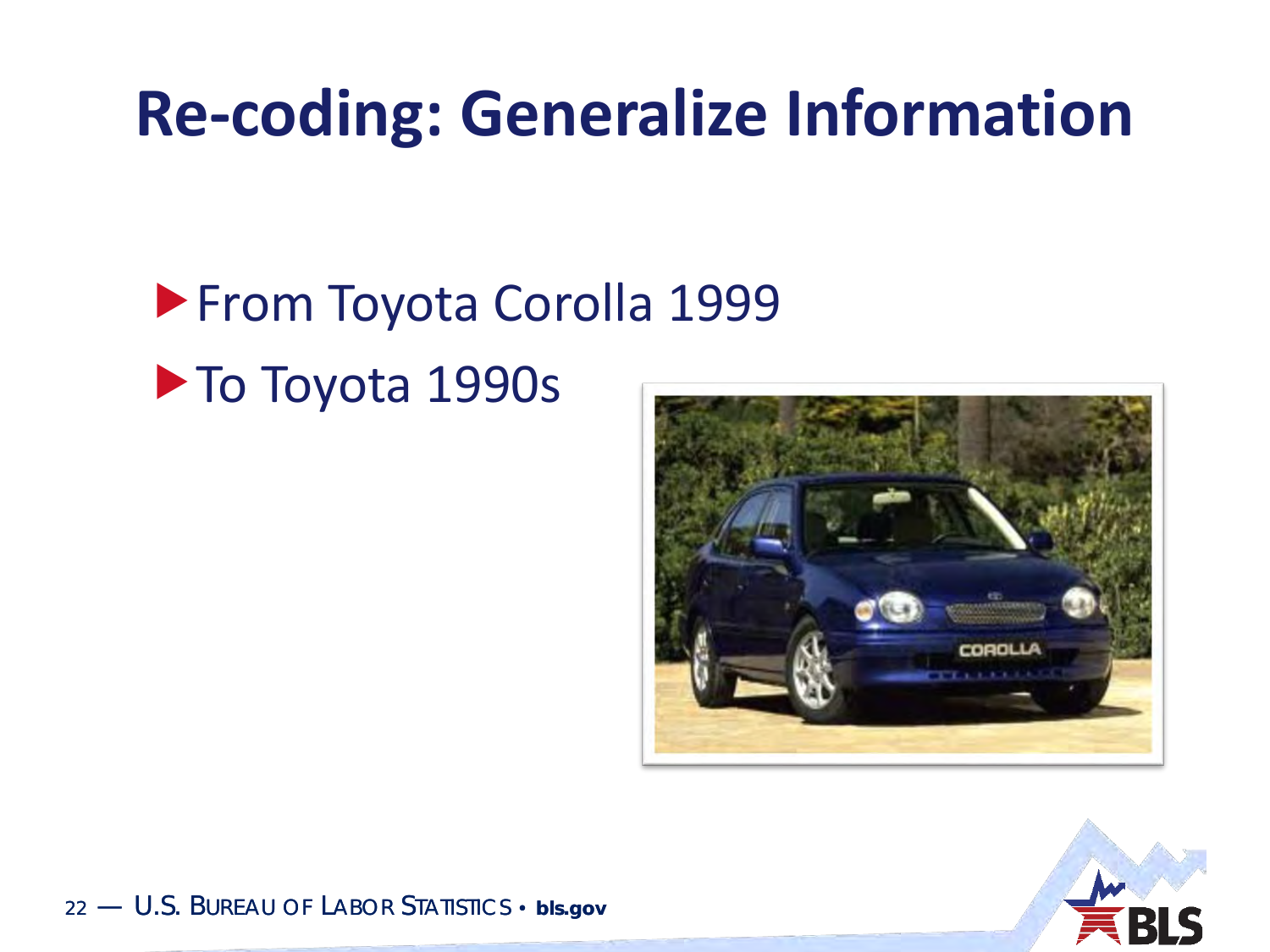## **Re-coding: Change information**

#### ■ Change states to comparable states

# **Delaware New Jersey**

23 — U.S. BURFAU OF LABOR S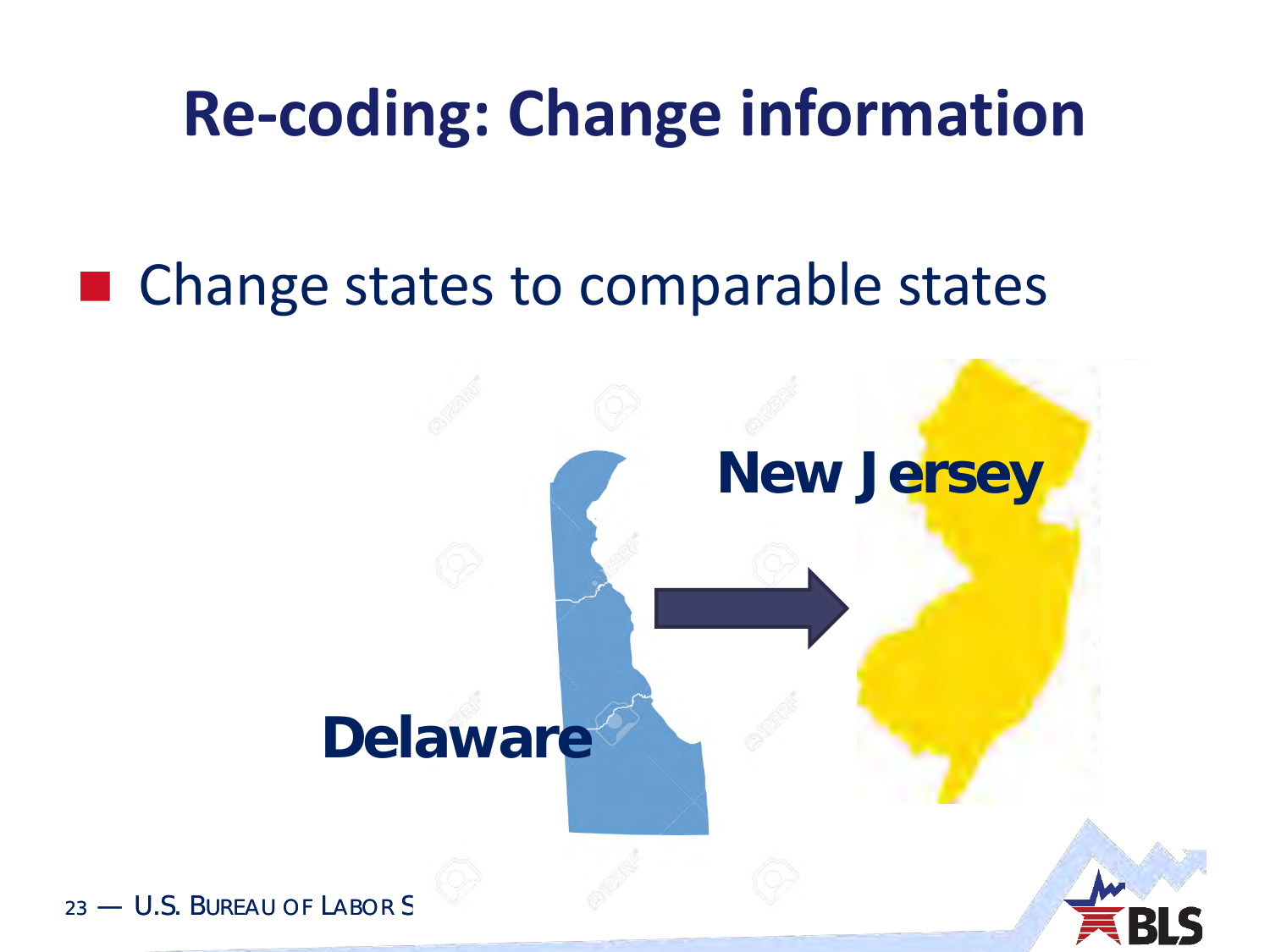## **How to Conceal Indirect Identifiers?**

- **Top-coding**: Provide average of expenditures above a threshold
- Re-coding: Change item or CU characteristics
- **Suppression**: Delete numerical data or entire record

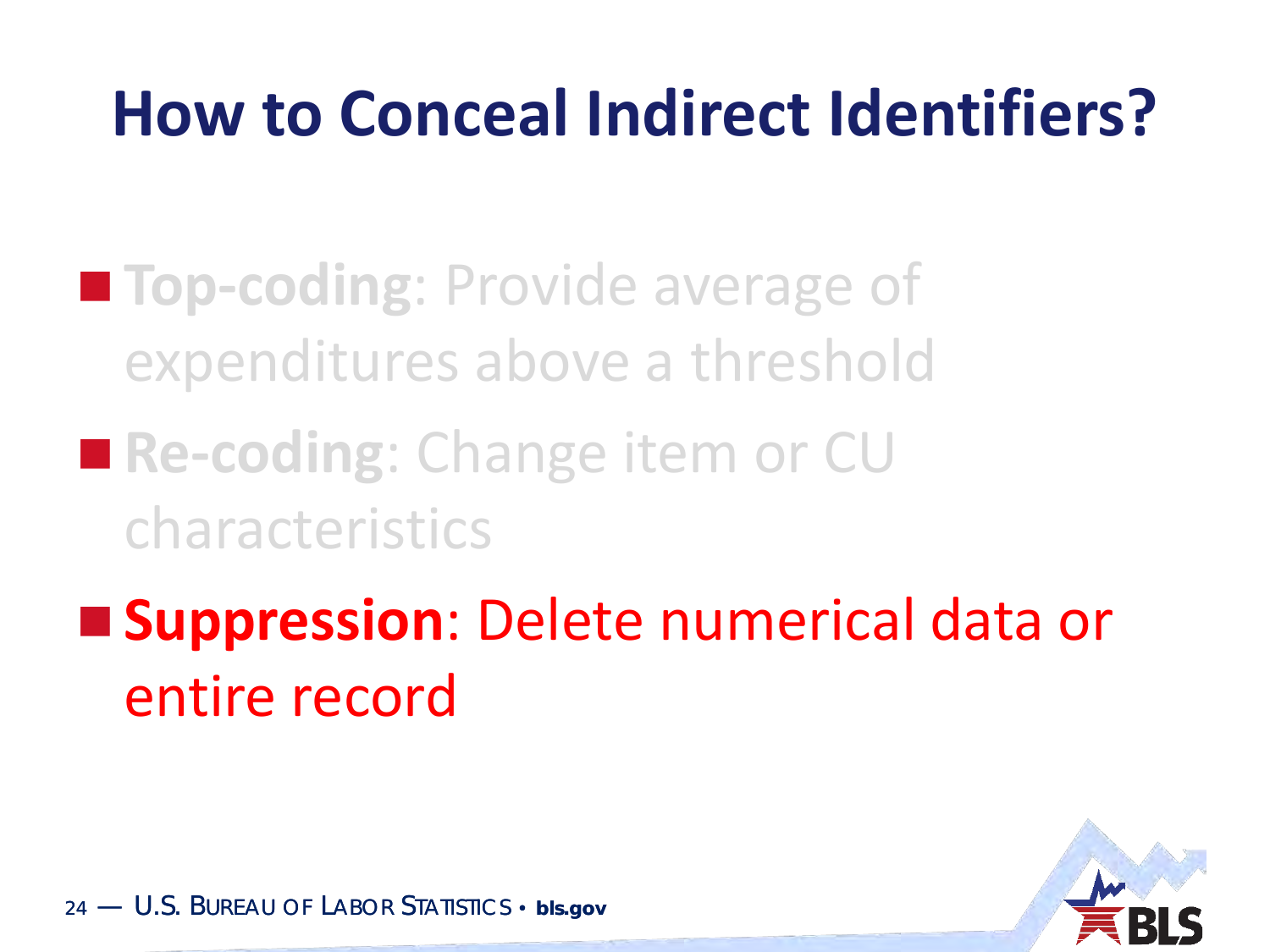## **Suppression**

**Example 2 Erase aspect of the record**  Example: Boat purchase ▶ Example: State suppression

**Exclude entire record Example: Airplane purchase** 

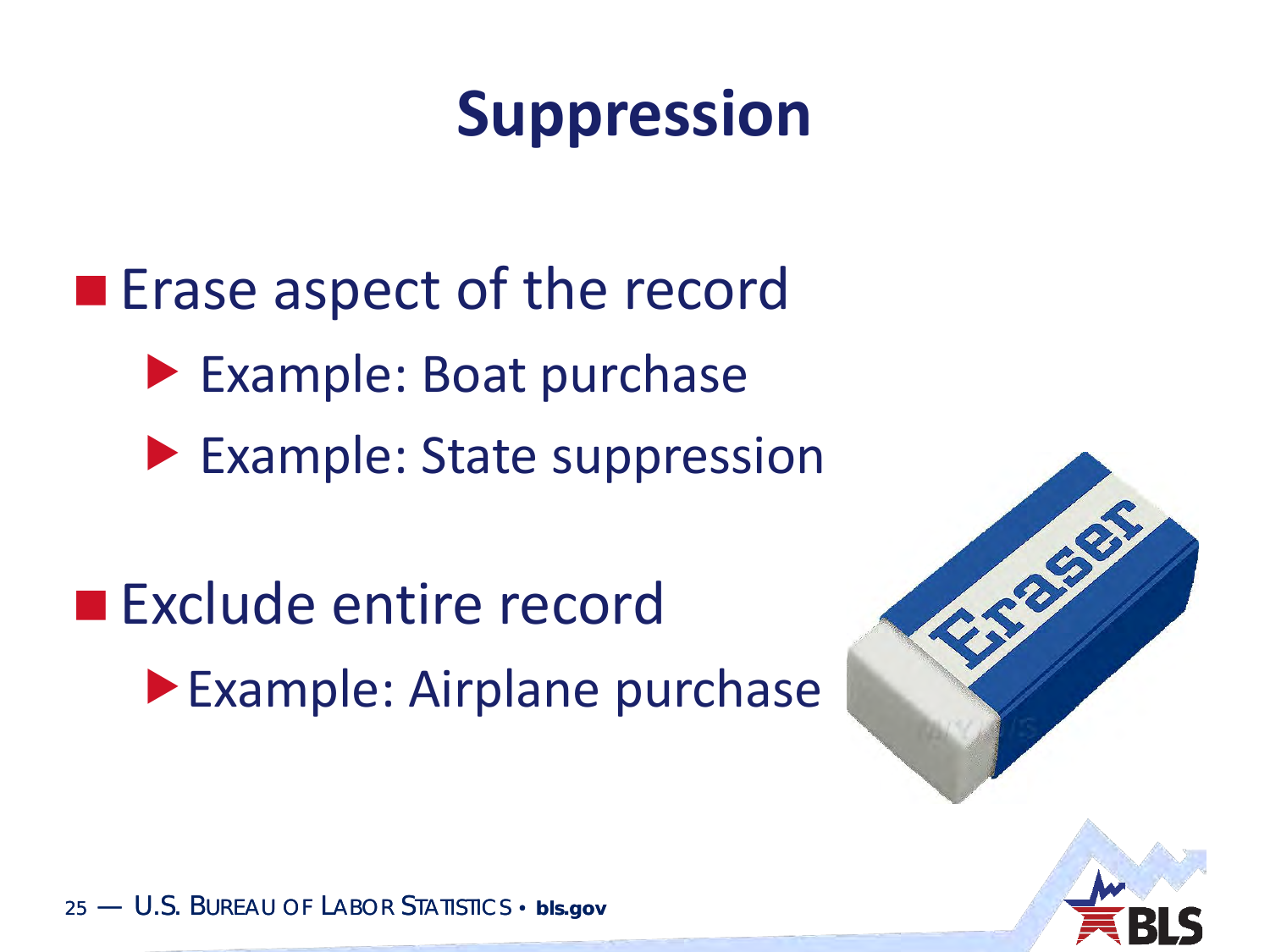#### **Reverse Engineering**



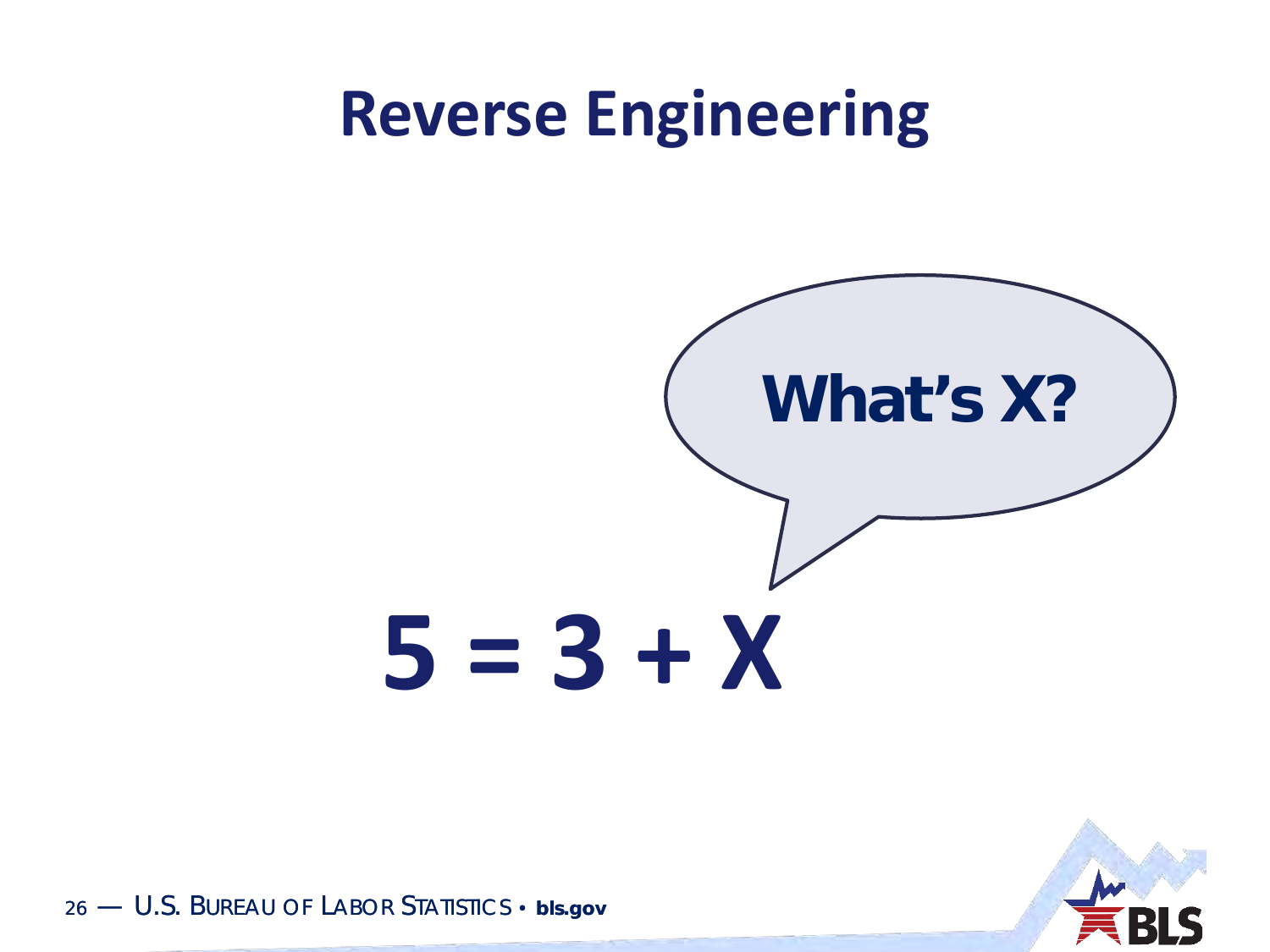## **How to Prevent Reverse Engineering?**

Prevent users to deduce protected information within files and across files

- 1. Find protected values
- 2. Protect them in all locations
- 3. Protect related values

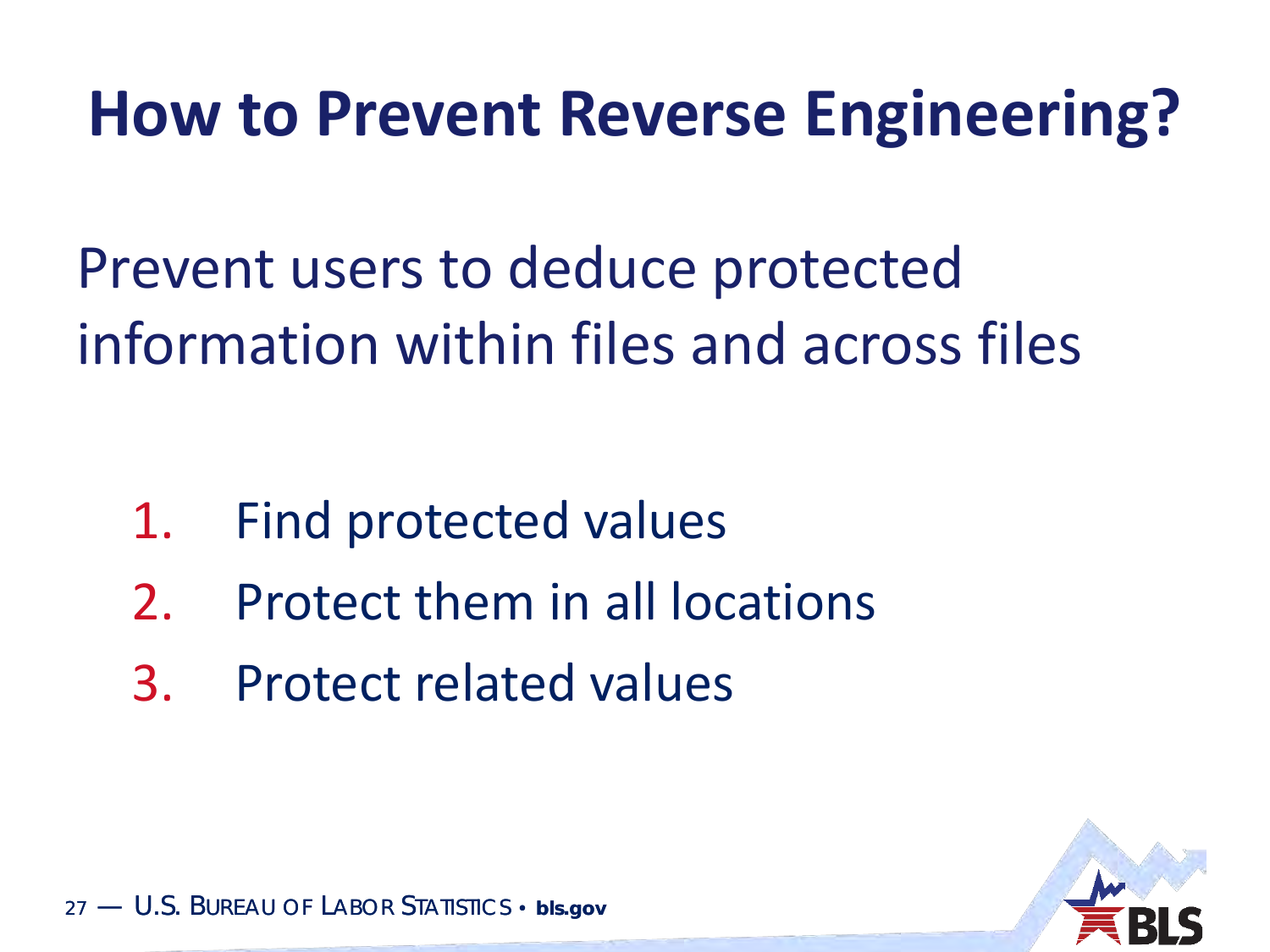## **Reverse Engineering: Within File**

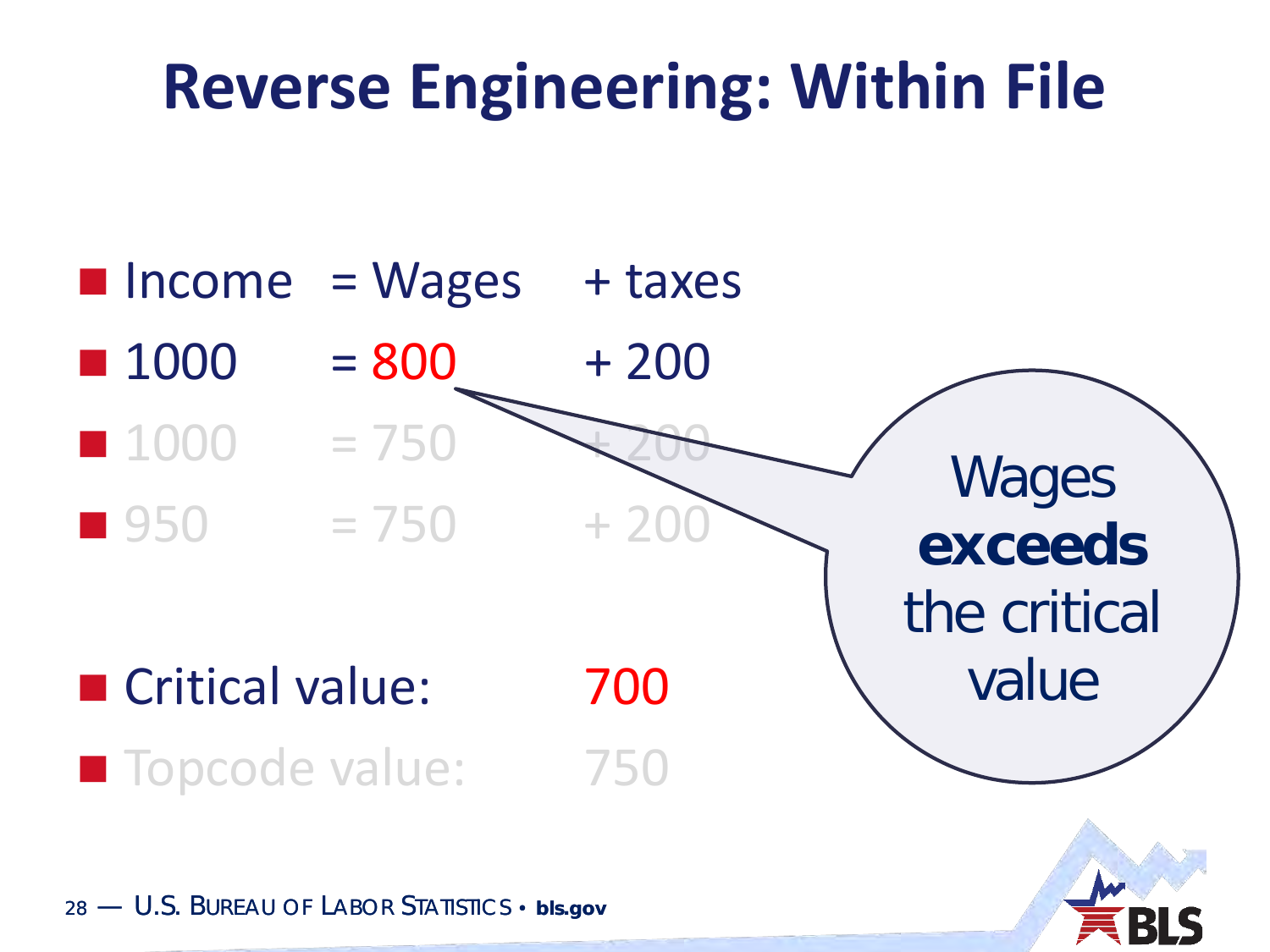## **Reverse Engineering: Within File**



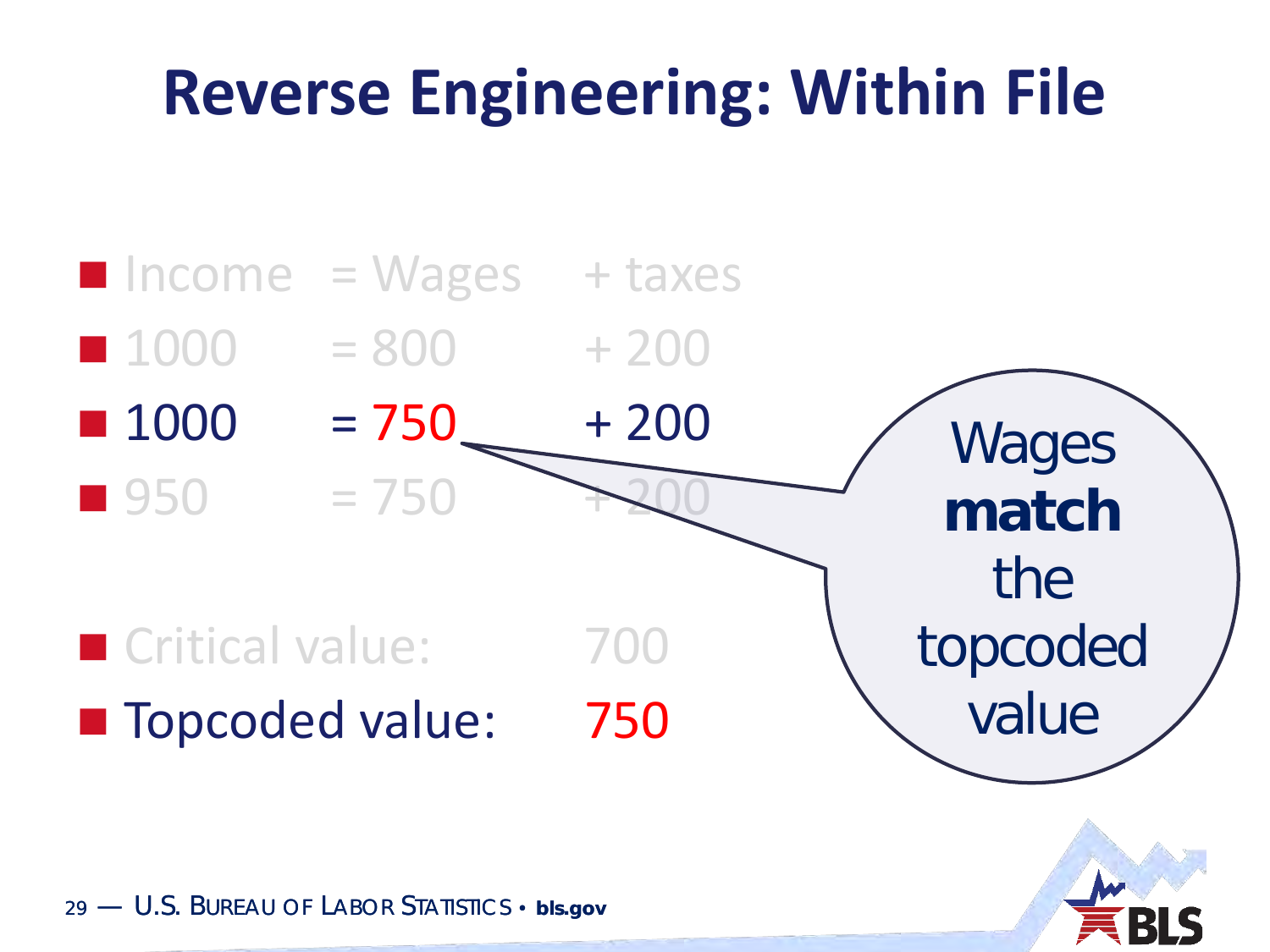## **Reverse Engineering: Within File**

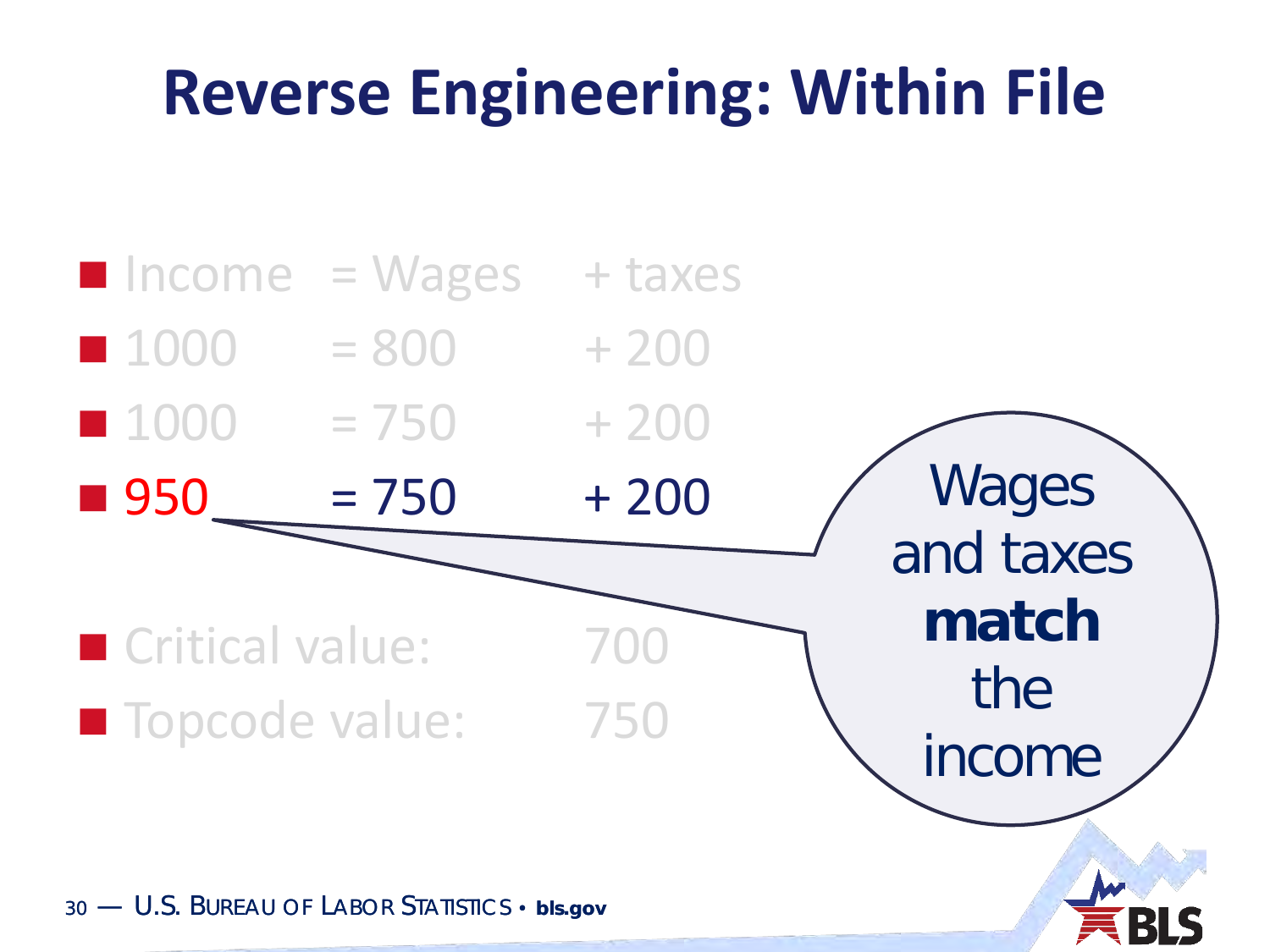## **Reverse Engineering: Across Files**

 **Income:** Topcoded income in FMLI Topcode associated UCCs in ITBI

## **Expenditure:** Topcoded expenditures in EXPN and FMLI

Topcode associated UCCs in MTBI

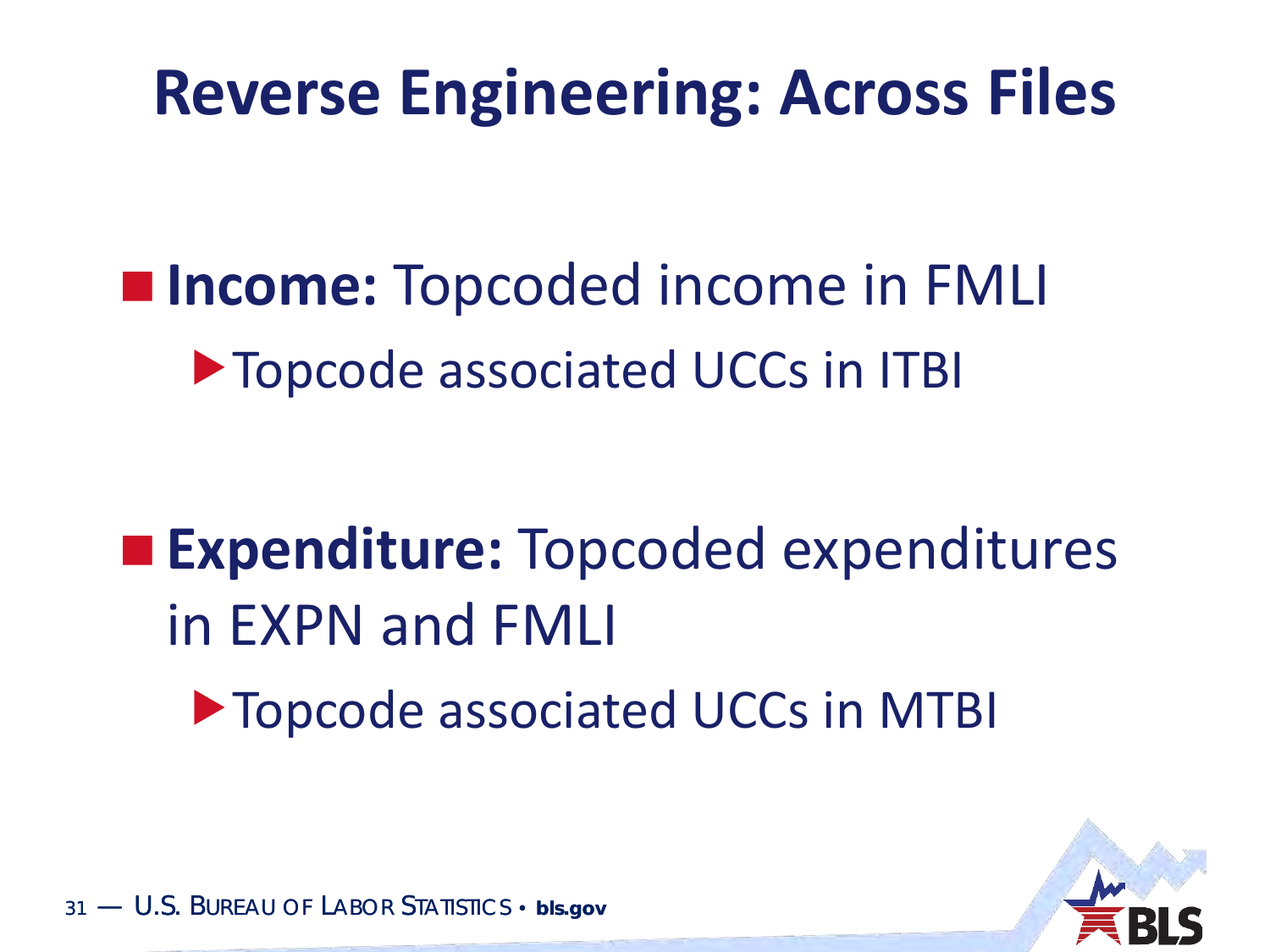## **How Do We Document?**

Flag values

**T**: Topcoded value **D**: Valid value, unadjusted



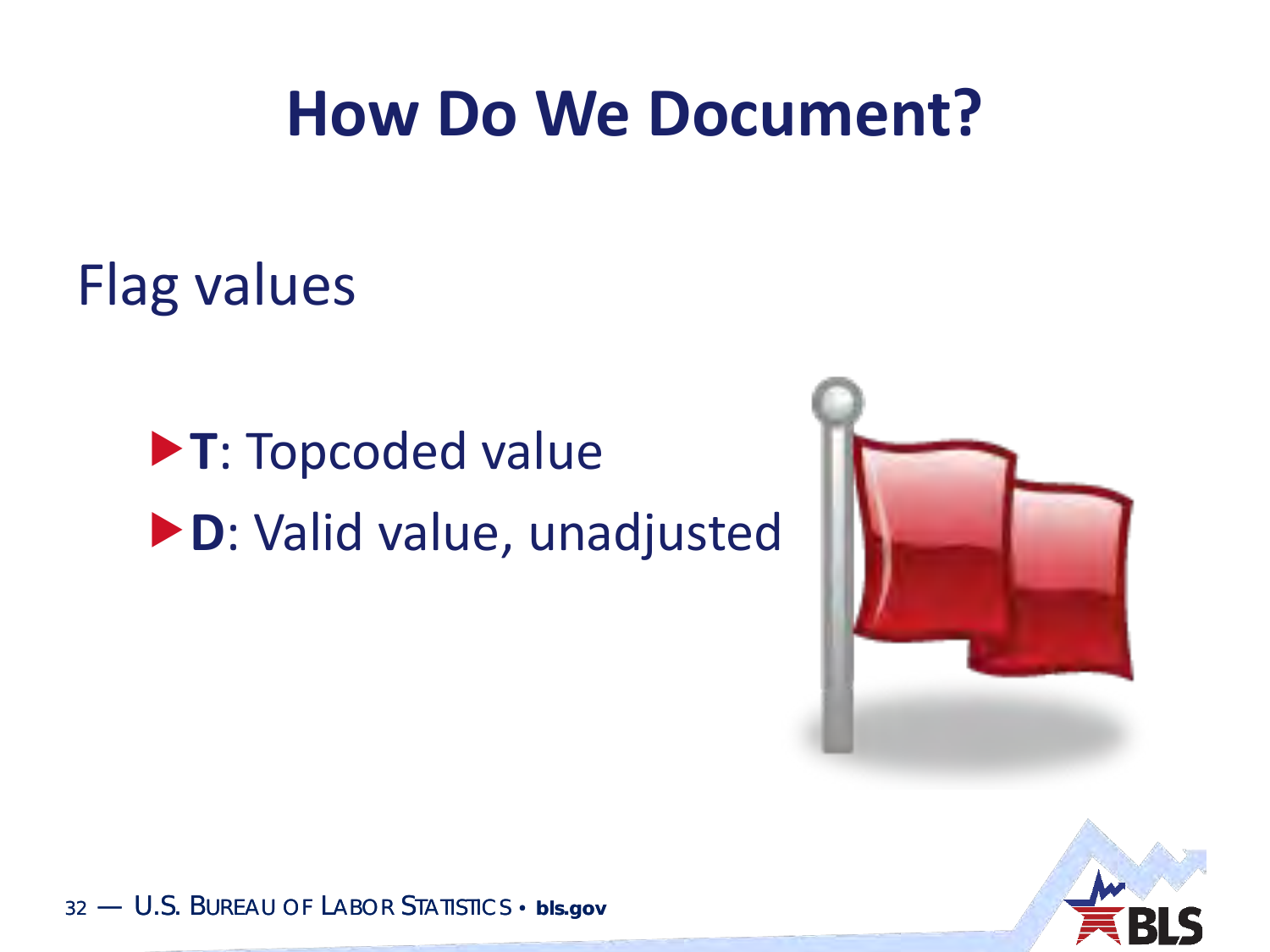## **Impact of topcoding**

- CE topcodes few observations
- **Most affected data slices:** 
	- ▶ Geographic data non-self representing cities Income for high earners

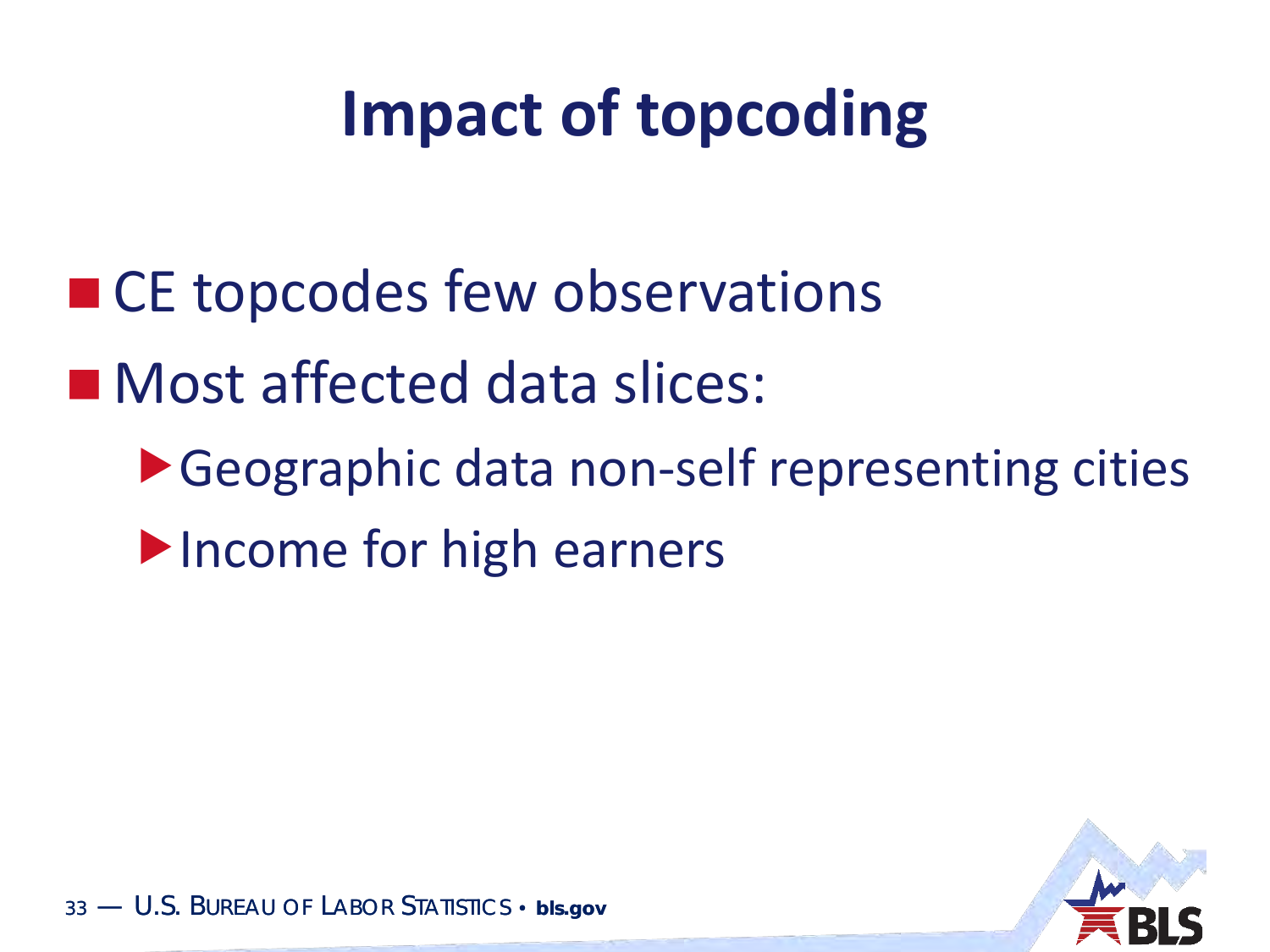## **Impact of Suppression of Geographic variables, Percent**

Almost 60 % of suppressed PSUs Below 15 % of suppressed states, divisions, and regions



Source: FMLI and FMLD files for 2015.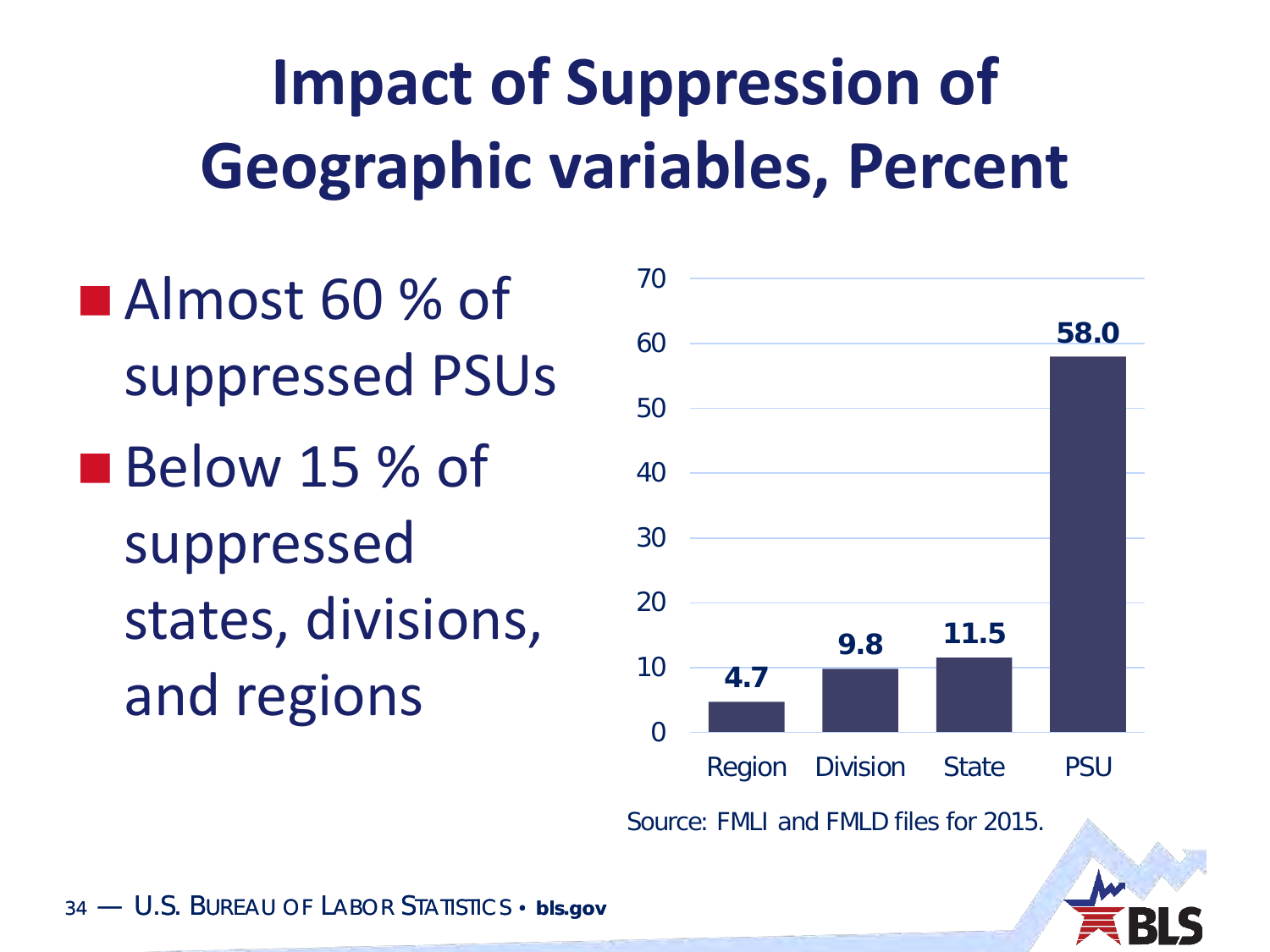## **Need more data?**

- Visiting researcher program
	- Access to pre-topcoded CE microdata
	- **Requires application process**
	- [www.bls.gov/rda/home.htm](https://www.bls.gov/rda/home.htm)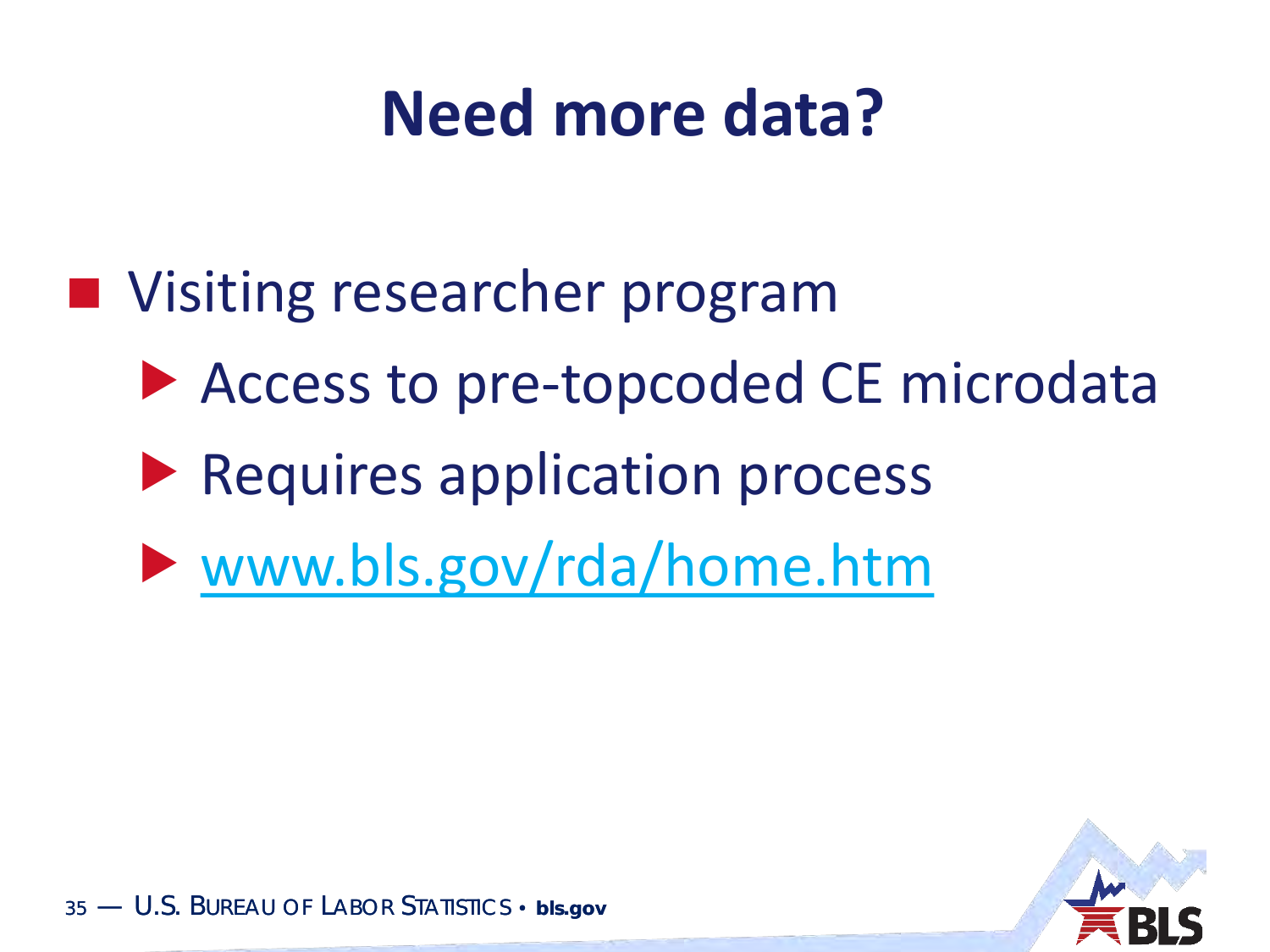## **Additional Information**

- **Protection of respondent confidentiality** ([www.bls.gov/cex/pumd\\_disclosure.htm](https://www.bls.gov/cex/pumd_disclosure.htm))
- **PUMD documentation** ([www.bls.gov/cex/pumd\\_doc.htm](http://www.bls.gov/cex/pumd_doc.htm))
- $\blacksquare$  Title 13

[\(www.census.gov/history/www/reference/privacy\\_c](http://www.census.gov/history/www/reference/privacy_confidentiality/title_13_us_code.html) onfidentiality/title 13 us code.html)